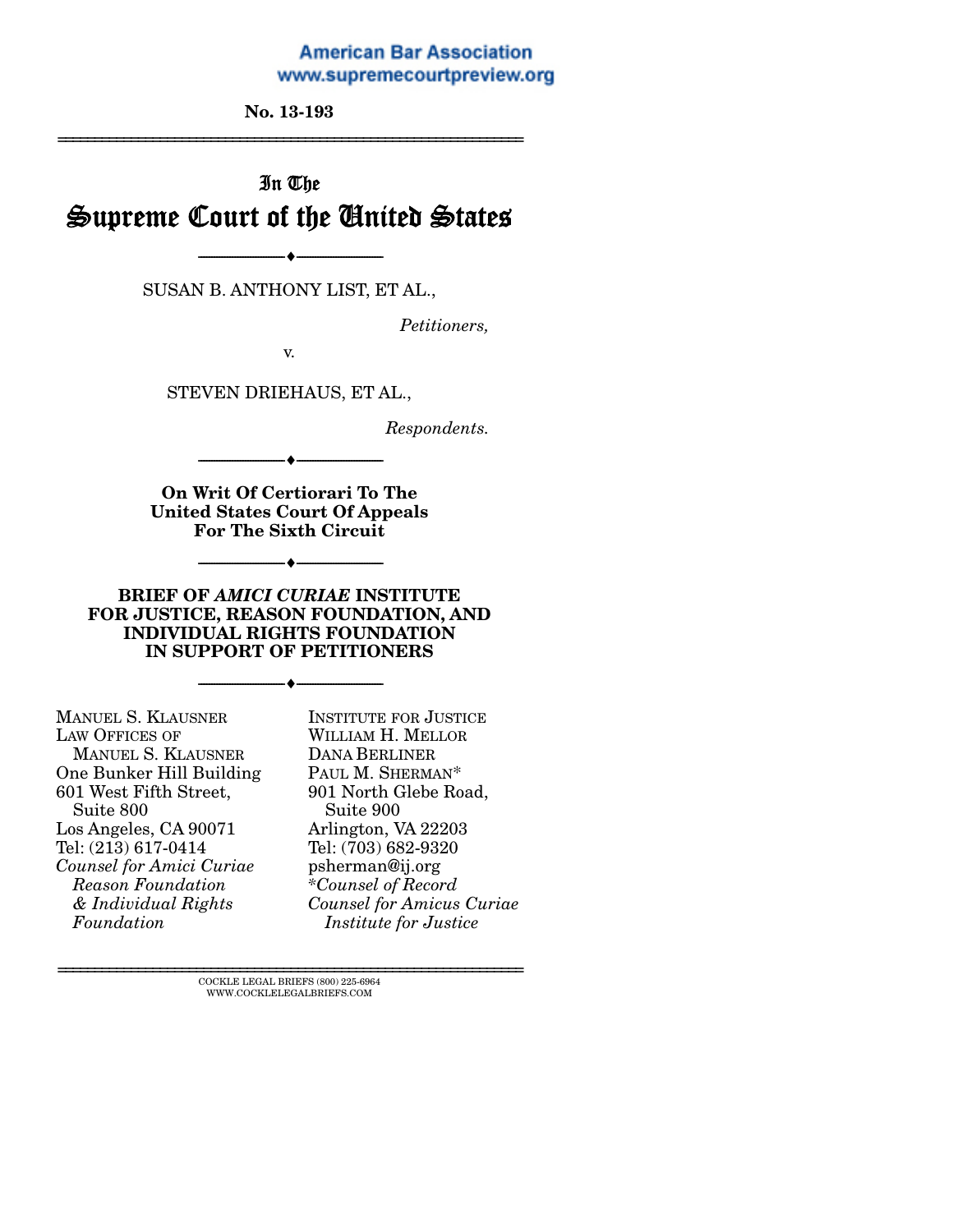# TABLE OF CONTENTS

# Page

|                                                                                                                                                                                                                                                                                                                                                                     | ii      |  |  |
|---------------------------------------------------------------------------------------------------------------------------------------------------------------------------------------------------------------------------------------------------------------------------------------------------------------------------------------------------------------------|---------|--|--|
|                                                                                                                                                                                                                                                                                                                                                                     |         |  |  |
| SUMMARY OF ARGUMENT                                                                                                                                                                                                                                                                                                                                                 |         |  |  |
|                                                                                                                                                                                                                                                                                                                                                                     | 5       |  |  |
| I. THIS COURT AND OTHER FEDERAL<br>COURTS HAVE LONG RECOGNIZED<br>THAT PRE-ENFORCEMENT JUDICIAL<br>REVIEW OF SPEECH-SUPPRESSING<br>LAWS IS VITAL TO THE PROTECTION<br>OF THE FIRST AMENDMENT<br>II. THIS COURT SHOULD CLARIFY THAT<br>DETERMINING THE EXISTENCE OF<br>HARM ARISING FROM A CREDIBLE<br>THREAT OF PROSECUTION IS A<br>PRACTICAL, NOT FORMALISTIC, IN- | 6<br>13 |  |  |
|                                                                                                                                                                                                                                                                                                                                                                     | 19      |  |  |
|                                                                                                                                                                                                                                                                                                                                                                     |         |  |  |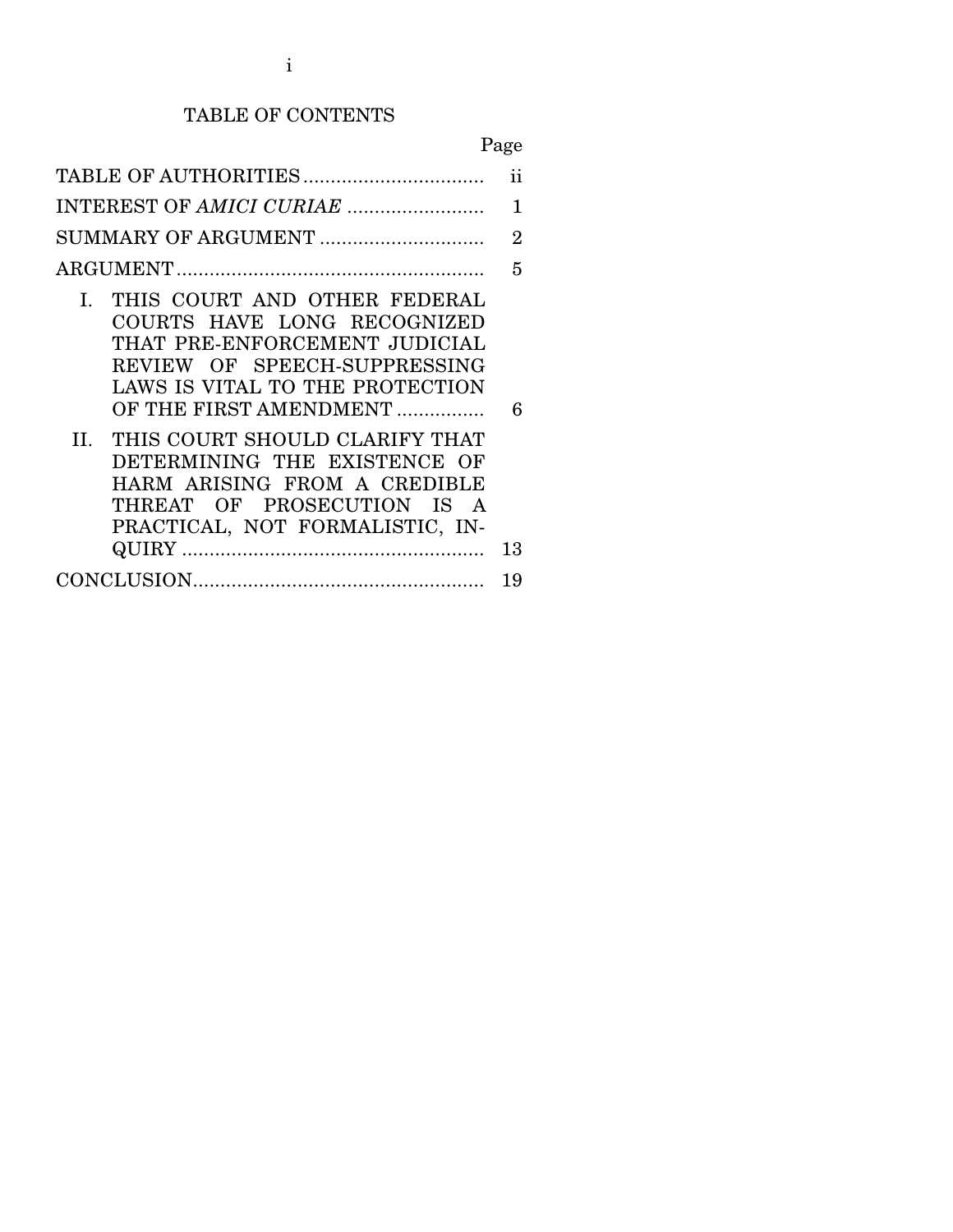# TABLE OF AUTHORITIES

Page

## CASES

| 281 Care Comm. v. Arneson, 638 F.3d 621 (8th<br>Cir. 2011), cert. denied, 133 S. Ct. 61 (2013)13 |
|--------------------------------------------------------------------------------------------------|
| Babbitt v. United Farm Workers Nat'l Union,                                                      |
|                                                                                                  |
| Cal. Pro-Life Council, Inc. v. Getman, 328 F.3d                                                  |
| Chamber of Commerce v. FEC, 69 F.3d 600                                                          |
| Citizens United v. FEC, 558 U.S. 310 (2010)5, 7, 17                                              |
| Commodity Trend Serv., Inc. v. CFTC, 149 F.3d                                                    |
| Cooksey v. Futrell, 721 F.3d 226 (4th Cir. 2013)8, 9, 10                                         |
|                                                                                                  |
| Dombrowski v. Pfister, 380 U.S. 479 (1965) 17                                                    |
| Epperson v. Arkansas, 393 U.S. 97 (1968)11                                                       |
| Eu v. S.F. Cnty. Democratic Cent. Comm., 489                                                     |
| Majors v. Abell, 317 F.3d 719 (7th Cir. 2003) 12, 13                                             |
| Mangual v. Rotger-Sabat, 317 F.3d 45 (1st Cir.                                                   |
| N.H. Right to Life Political Action Comm. v.<br>Gardner, 99 F.3d 8 (1st Cir. 1996)12, 13         |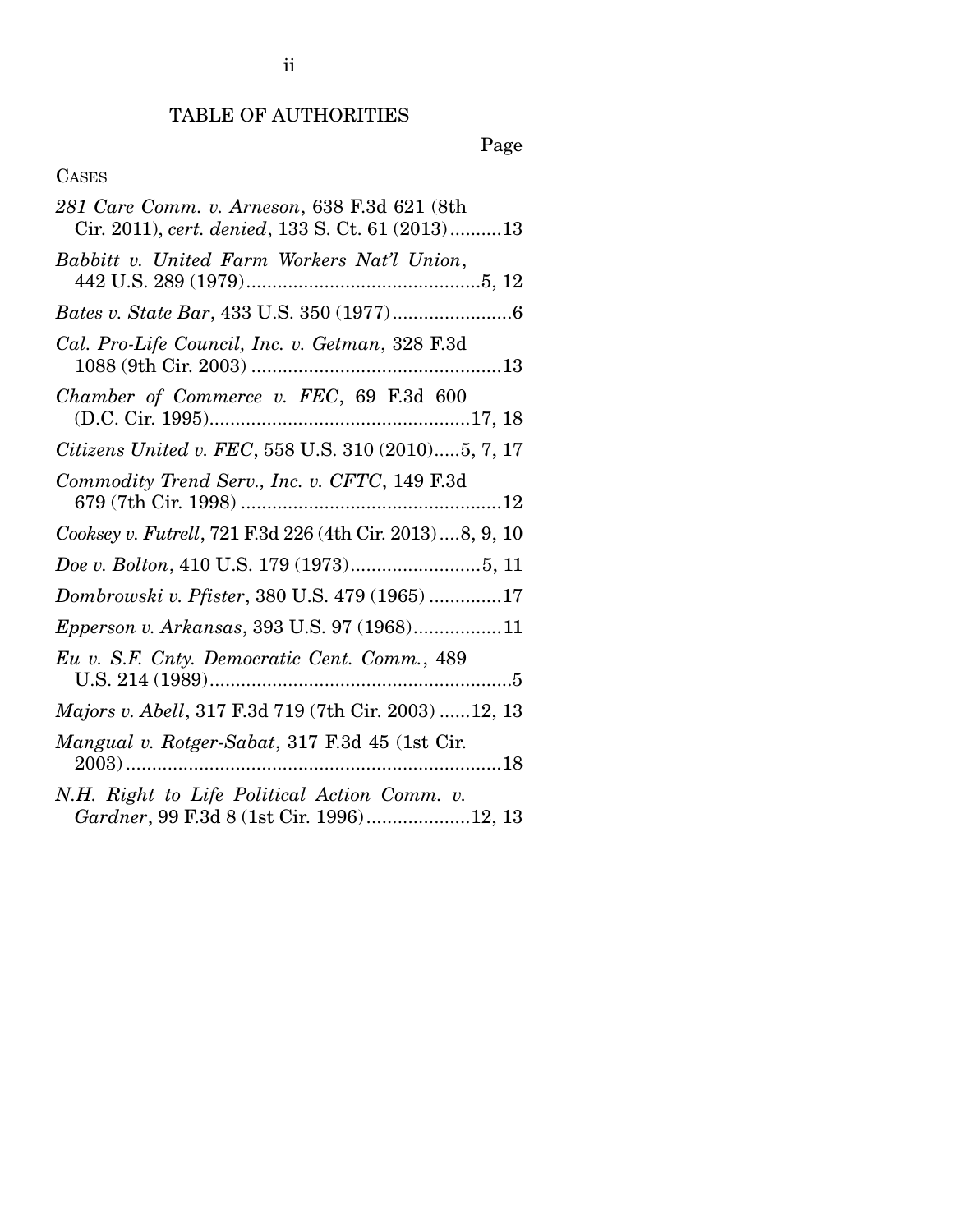TABLE OF AUTHORITIES – Continued

iii

| Page                                                                                                                                                                                     |
|------------------------------------------------------------------------------------------------------------------------------------------------------------------------------------------|
| N.C. Right to Life, Inc. v. Bartlett, 168 F.3d 705                                                                                                                                       |
| Sampson v. Buescher, 625 F.3d 1247 (10th Cir.                                                                                                                                            |
| Sampson v. Coffman, No. 06-cv-01858-RPM,<br>2008 WL 4305921 (D. Colo. Sept. 18, 2008),<br>aff'd in part, rev'd in part sub nom. Sampson<br>v. Buescher, 625 F.3d 1247 (10th Cir. 2010)16 |
| Sec'y of State of Md. v. Joseph H. Munson Co.,                                                                                                                                           |
| St. Paul Area Chamber of Commerce v.<br>Gaertner, 439 F.3d 481 (8th Cir. 2006)12                                                                                                         |
| Towbin v. Antonacci, 885 F. Supp. 2d 1274                                                                                                                                                |
| United States v. Alvarez, 132 S. Ct. 2537 (2012)2                                                                                                                                        |
| Vt. Right to Life Comm., Inc. v. Sorrell, 221                                                                                                                                            |
| Virginia v. Am. Booksellers Ass'n, 484 U.S. 383                                                                                                                                          |
| Wilson v. Stocker, 819 F.2d 943 (10th Cir. 1987)10                                                                                                                                       |

CODES, RULES AND STATUTES

| Ohio Admin. Code § 3517-1-11(B)(2)(d) 14 |  |
|------------------------------------------|--|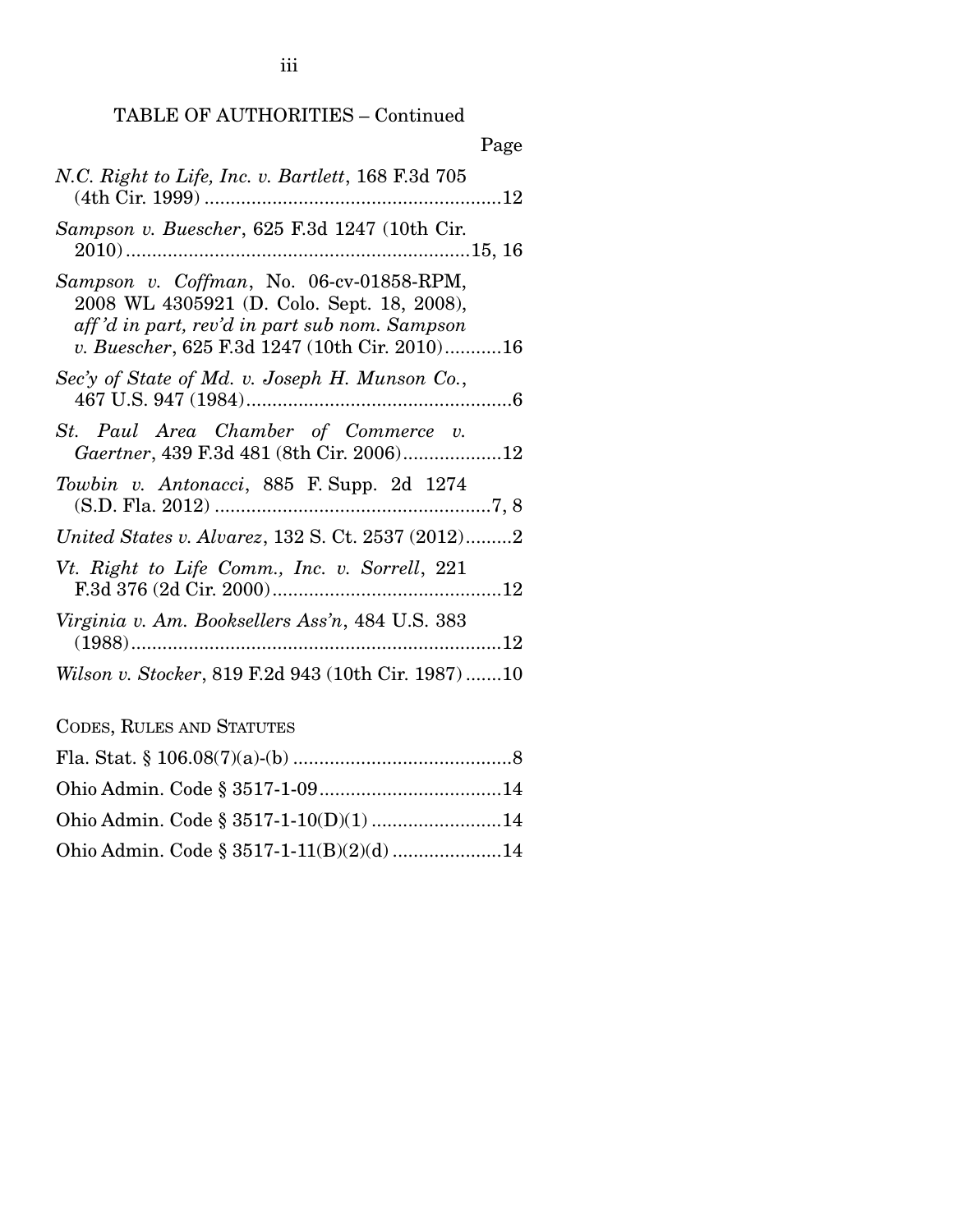### TABLE OF AUTHORITIES – Continued

# Page

| Ohio Rev. Code Ann. § 3517.153(A) 14     |  |
|------------------------------------------|--|
| Ohio Rev. Code Ann. § 3517.154(A)(1)14   |  |
| Ohio Rev. Code Ann. § 3517.155(A)(1)14   |  |
| Ohio Rev. Code Ann. § 3517.156(A)-(B) 14 |  |
|                                          |  |
|                                          |  |
|                                          |  |

# OTHER PUBLICATIONS

| Dep. Tr. of David Flagg, Worley v. Roberts, 749<br>F. Supp. 2d 1321 (N.D. Fla. 2010) (No. 4:10- |  |
|-------------------------------------------------------------------------------------------------|--|
|                                                                                                 |  |
| Dep. Tr. of Floyd Ciruli, Sampson v. Coffman,                                                   |  |
| No. 1:06-cv-01858, 2008 WL 4305921 (D.                                                          |  |
|                                                                                                 |  |
| Dep. Tr. of Robert Stern, Sampson v. Coffman,                                                   |  |
| No. 1:06-cv-01858, 2008 WL 4305921 (D.                                                          |  |
|                                                                                                 |  |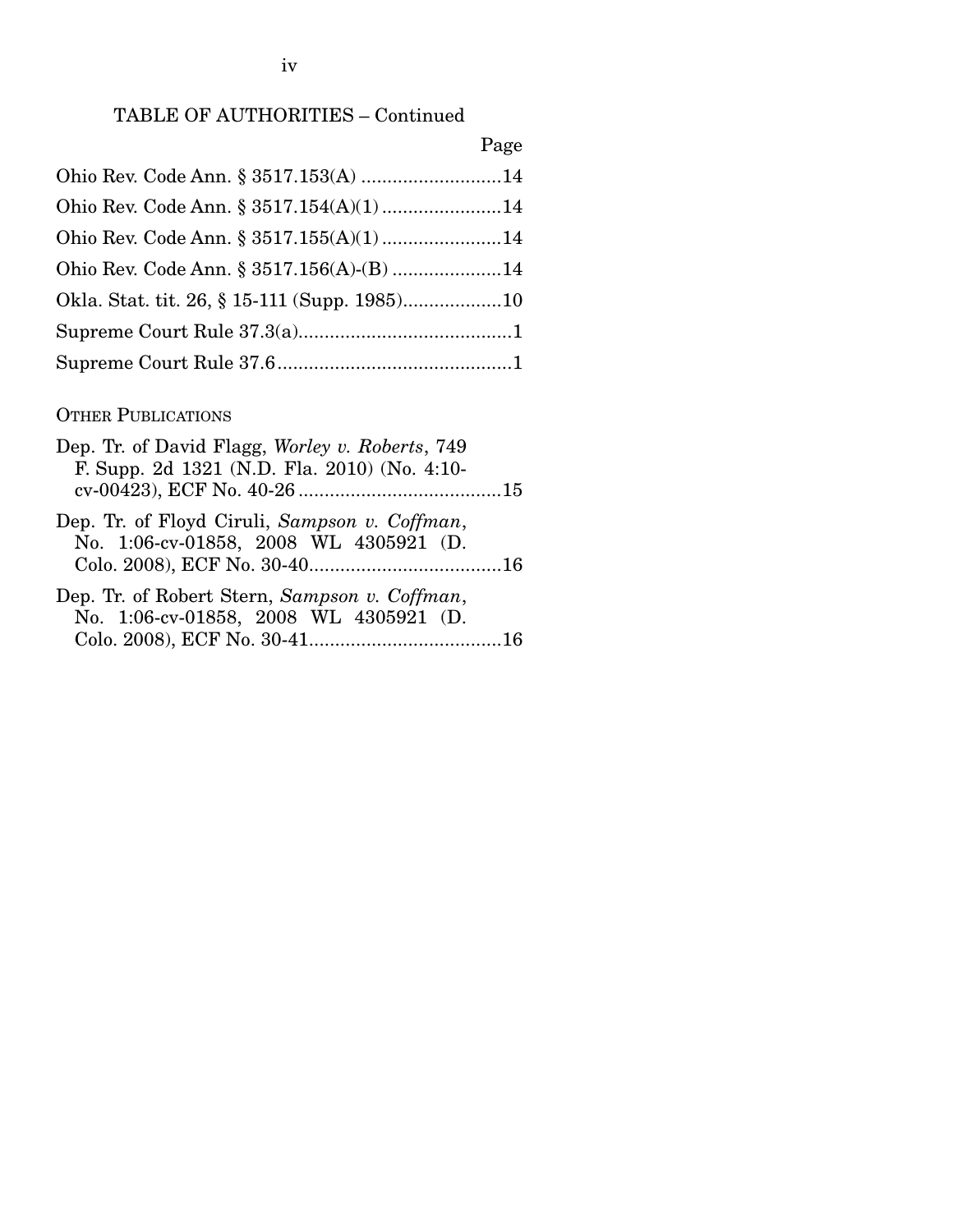## **INTEREST OF** *AMICI CURIAE*<sup>1</sup>

 Founded in 1991, the Institute for Justice is a nonprofit, public-interest legal center dedicated to defending the essential foundations of a free society: private property rights, economic and educational liberty, and the free exchange of ideas. As part of that mission, the Institute routinely files pre-enforcement challenges to laws that chill speech. The Institute is deeply concerned about the effect that the ruling below will have on the ability of speakers to seek such pre-enforcement judicial review in federal court, which the Institute believes is vital to the protection of the First Amendment.

 Reason Foundation is a national, nonpartisan, and nonprofit public-policy think tank, founded in 1978. Reason's mission is to advance a free society by developing, applying, and promoting libertarian principles and policies – including free markets, individual liberty, and the rule of law. Reason supports dynamic, market-based public policies that allow and encourage individuals and voluntary institutions to flourish. Reason advances its mission

<sup>1</sup> Pursuant to Supreme Court Rule 37.3(a), *amici* state that all parties have consented to the filing of this brief through the filing of blanket consent letters. Pursuant to Supreme Court Rule 37.6, *amici* state that no counsel for a party authored this brief in whole or in part; and no such counsel or any party made a monetary contribution intended to fund the preparation or submission of this brief. No person or entity, other than *amici*  and their counsel, made a monetary contribution intended to fund the preparation or submission of this brief.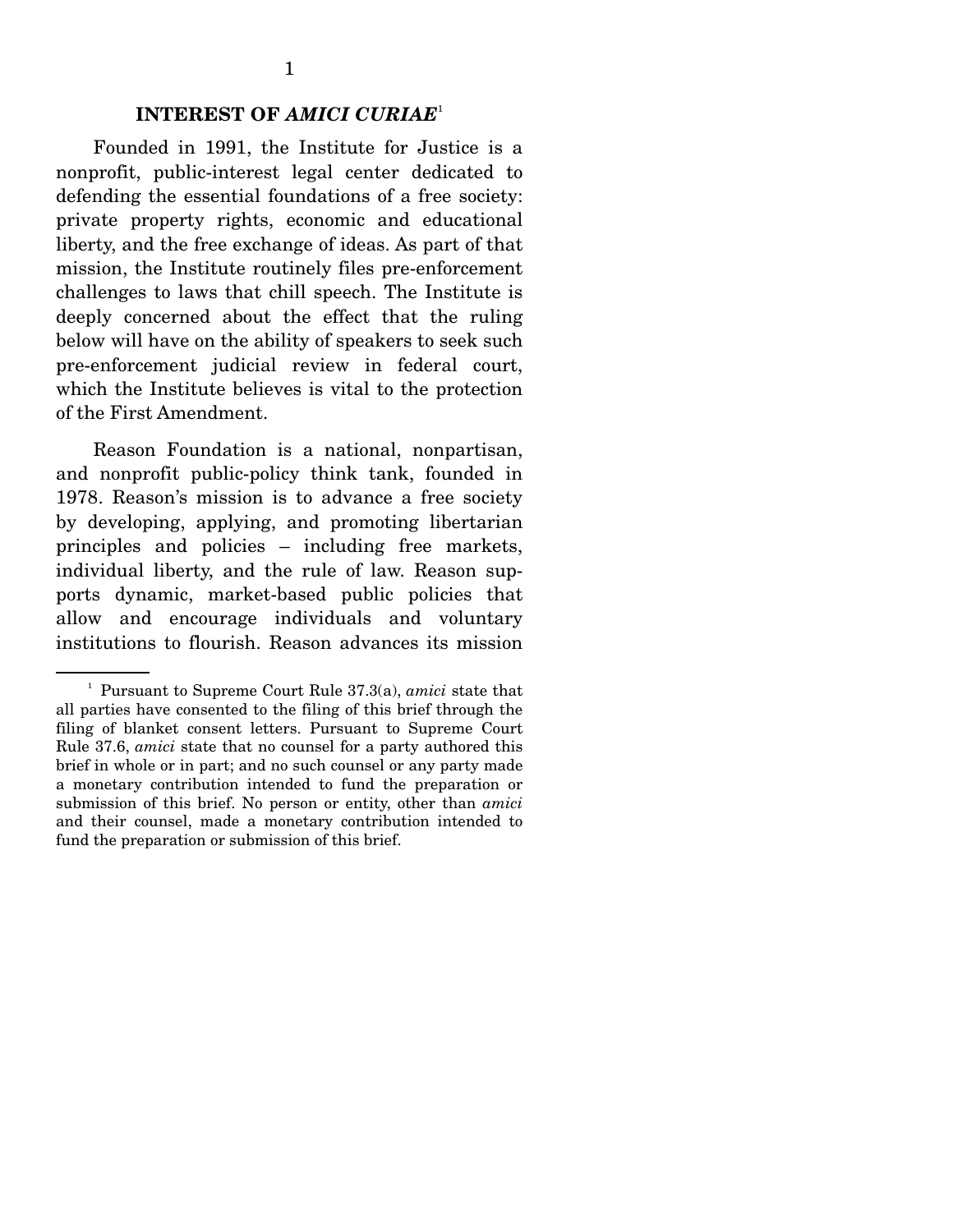by publishing Reason magazine, as well as commentary on its websites, www.reason.com and www.reason.org, and by issuing policy-research reports. To further Reason's commitment to "Free Minds and Free Markets," Reason selectively participates as *amicus curiae* in cases raising significant constitutional issues.

 The Individual Rights Foundation was founded in 1993 and is the legal arm of the David Horowitz Freedom Center. IRF is dedicated to supporting free speech, associational rights, and other constitutional protections. To further these goals, IRF attorneys participate in litigation and file *amicus curiae* briefs in cases involving fundamental constitutional issues. IRF opposes attempts from anywhere along the political spectrum to undermine freedom of speech and equality of rights, and it combats overreaching governmental activity that impairs individual rights.

#### **SUMMARY OF THE ARGUMENT**

--------------------------------- ---------------------------------

 The State of Ohio has vested a government agency with the authority to determine the truth or falsity of core political speech and then punish those whose speech it deems false. The mere existence of such a body obviously raises important First Amendment questions. Indeed, it strikes at the very heart of America's constitutional tradition. *United States v. Alvarez*, 132 S. Ct. 2537, 2547 (2012) ("Our constitutional tradition stands against the idea that we need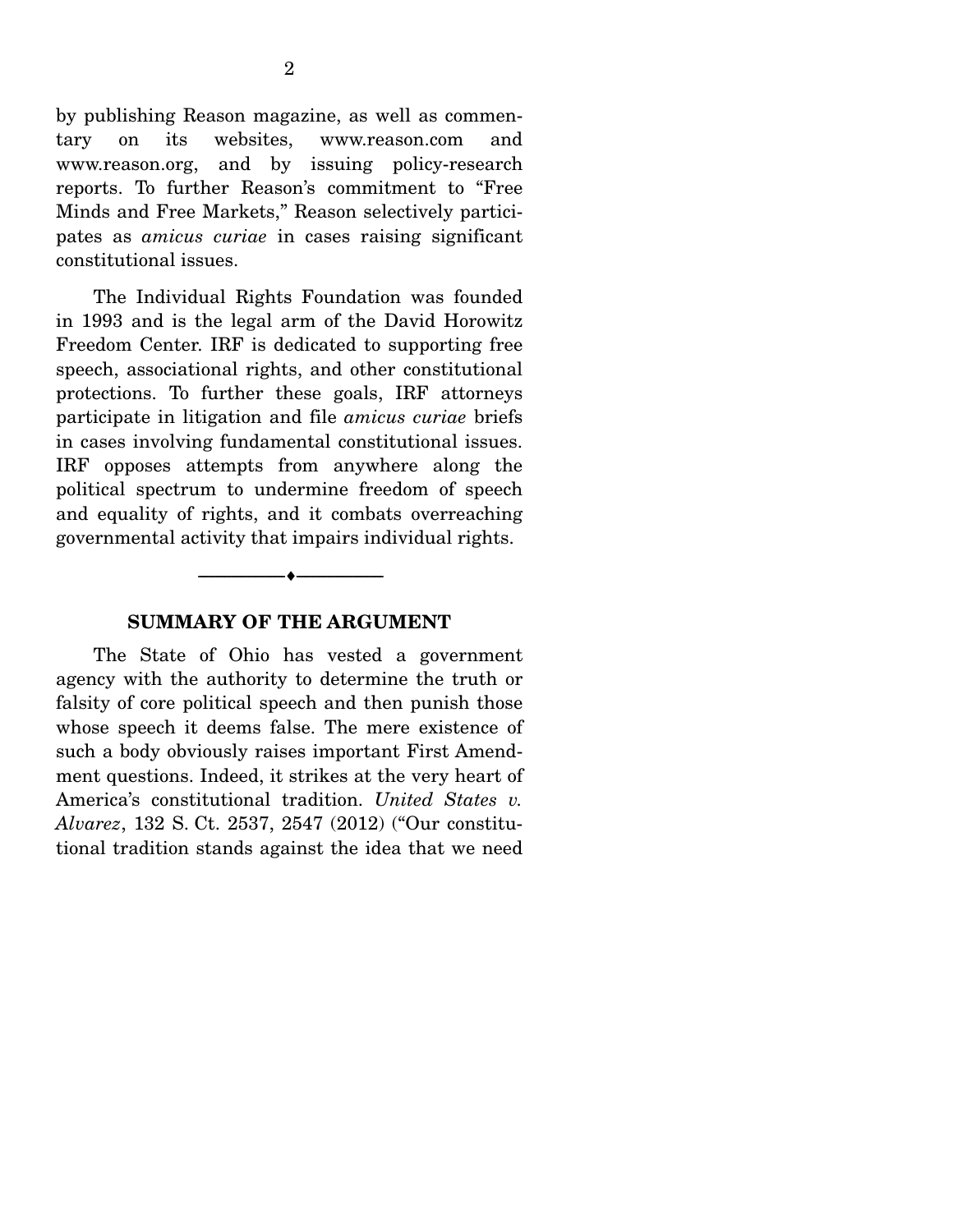Oceania's Ministry of Truth."). Accordingly, it is of vital importance that federal courts fulfill their duty to evaluate the constitutionality of laws like Ohio's before those laws do irreparable harm to speakers.

 The Sixth Circuit, in concluding that Petitioners lacked standing to challenge Ohio's law, failed to fulfill this duty. Despite the facts that this criminal statute had already been invoked against Petitioner SBA List once, that the Ohio Elections Commission had already found there was "probable cause" to conclude that the SBA List's speech violated the statute, and that both Petitioners alleged they wish to engage in materially the same speech in the future, the Sixth Circuit ruled that Petitioners cannot bring a pre-enforcement challenge. Why? Because Ohio punishes only speech it deems to be false, and Petitioners insist that their speech – the very speech that previously led to them being hauled before Ohio's truth commission – is true.

 The Sixth Circuit's ruling is the height of formalism and represents a radical departure from the First Amendment justiciability principles applied by this Court and federal courts elsewhere in the country, which recognize that pre-enforcement challenges are critical to ensuring vibrant and unobstructed political discourse. This Court and most others appreciate that a First Amendment plaintiff bringing a preenforcement challenge to a statute that *arguably* proscribes his speech states a justiciable claim absent a strong indication that the statute will not be enforced, such as disavowal by the government – either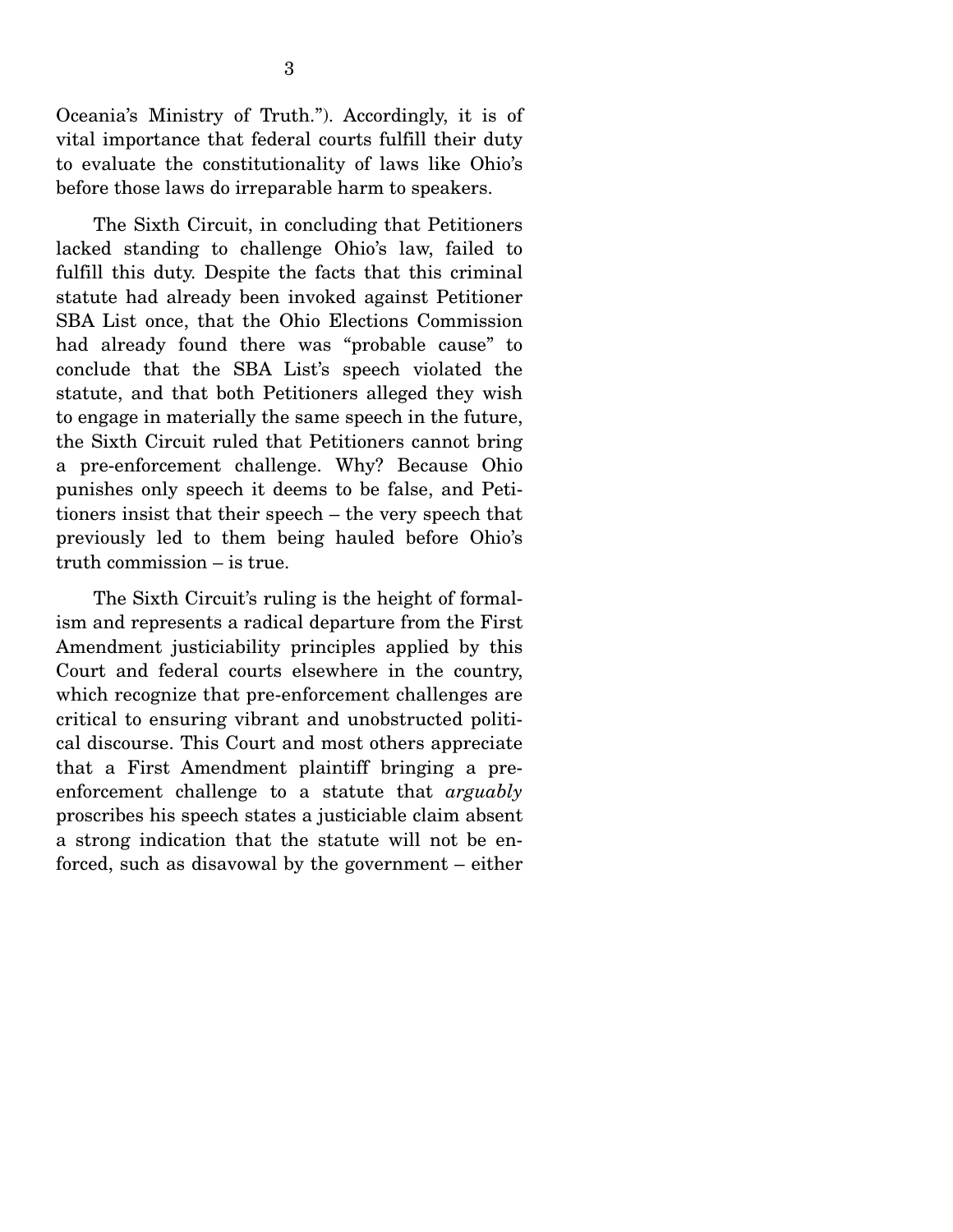actual or implied from the statute having fallen into extreme disuse. But the Sixth Circuit demands far more: It requires either a near certainty of future enforcement or a prior definitive determination by the government that the plaintiff previously violated the law. If ratified by this Court, such a rule would foreclose pre-enforcement challenges that the vast majority of judges and other citizens think ought to at least be *heard*, regardless of how they are ultimately

decided on the merits.

 The Sixth Circuit's ruling is not only a departure from this Court's precedents, it also ignores the way statutes like Ohio's operate in the real world. In deciding there was no credible threat that Ohio's statute would be enforced against Petitioners, the court below failed to appreciate the significance of Ohio's complaint-driven enforcement mechanism, which allows "any person" to initiate mandatory proceedings before a government commission to adjudicate the truth or falsity of a political opponent's speech. Contrary to the Sixth Circuit's reasoning, this mechanism obviously makes it far *more* likely that the statute will be invoked. In fact, statutes like this are frequently used as weapons in campaign arsenals to silence or distract political opponents in the midst of heated elections.

 The ruling below cannot be allowed to stand. This Court should reassert the vital importance of pre-enforcement review to the protection of First Amendment rights, and make clear that standing to bring pre-enforcement challenges under the First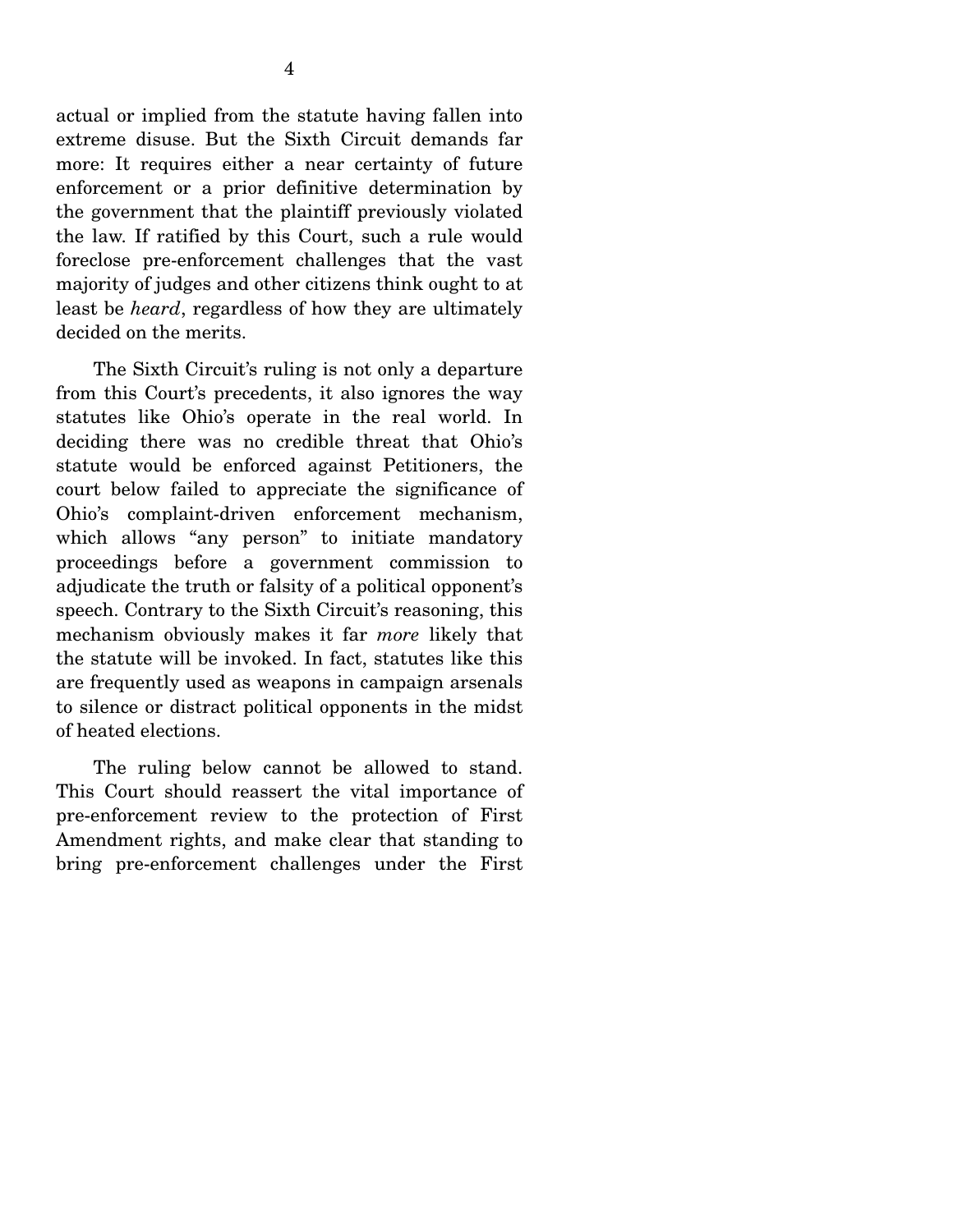Amendment is a practical inquiry that must take account not only of the literal language of a prohibition on speech, but also of how reasonable people would respond to the procedures surrounding the enforcement of that prohibition.

#### **ARGUMENT**

--------------------------------- ---------------------------------

 This Court has long recognized that the First Amendment "has its fullest and most urgent application to speech uttered during a campaign for political office." *Eu v. S.F. Cnty. Democratic Cent. Comm.*, 489 U.S. 214, 223 (1989) (internal quotation marks omitted). Such speech "must prevail against laws that would suppress it, whether by design or inadvertence." *Citizens United v. FEC*, 558 U.S. 310, 340 (2010). This Court has also long recognized that speakers need not run the risk of prosecution before they may challenge laws that suppress speech, but may instead seek pre-enforcement review so long as they have "alleged an intention to engage in a course of conduct *arguably* affected with a constitutional interest, but proscribed by a statute, and there exists a *credible threat of prosecution* thereunder." *Babbitt v. United Farm Workers Nat'l Union*, 442 U.S. 289, 298 (1979) (emphasis added) (citation omitted). Such a credible threat is presented by the mere existence of a statute that is "recent and not moribund," *Doe v. Bolton*, 410 U.S. 179, 188 (1973), and that the government has not "disavowed any intention" of enforcing, *Babbitt*, 442 U.S. at 302.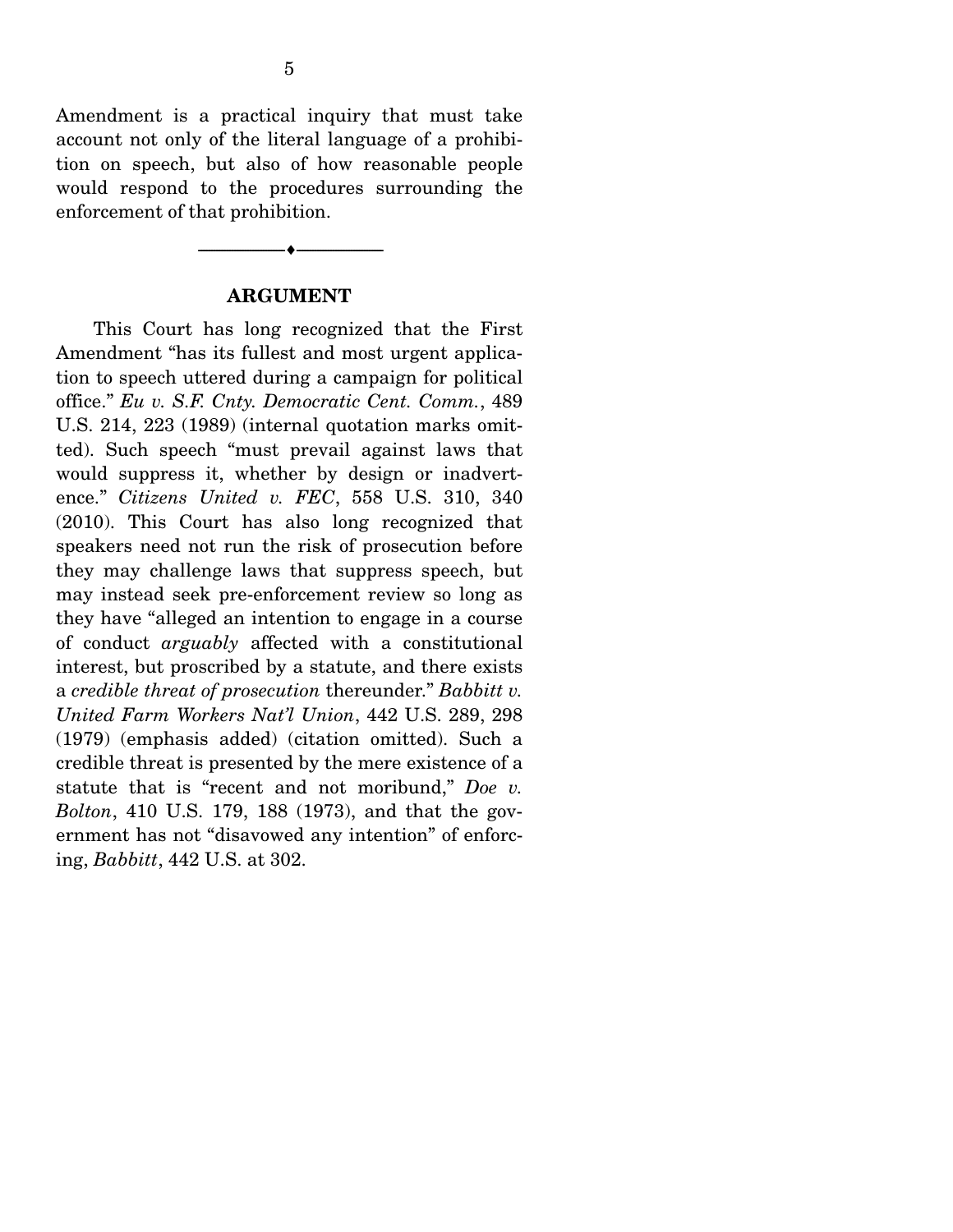The Sixth Circuit's ruling cannot be reconciled with these principles. As explained in Section I, the ruling below drastically curtails the availability of pre-enforcement review and would, if ratified by this Court, do serious harm to the First Amendment. As explained in Section II, the proper resolution of the justiciability question in this case – and in all preenforcement challenges – must take account of the practical realities of how laws like Ohio's operate. Taking those practical realities into account in this case, Petitioners clearly have standing.

### **I. THIS COURT AND OTHER FEDERAL COURTS HAVE LONG RECOGNIZED THAT PRE-ENFORCEMENT JUDICIAL REVIEW OF SPEECH-SUPPRESSING LAWS IS VI-TAL TO THE PROTECTION OF THE FIRST AMENDMENT.**

 The First Amendment reaffirms important and highly valued rights that are at the heart of our constitutional tradition. But "First Amendment interests are fragile interests, and a person who contemplates protected activity might be discouraged by the in terrorem effect of [a] statute." *Bates v. State Bar*, 433 U.S. 350, 380 (1977). When that happens, "[s]ociety as a whole [is] the loser." *Sec'y of State of Md. v. Joseph H. Munson Co.*, 467 U.S. 947, 956 (1984). Pre-enforcement challenges play a vital role in preventing that from happening by removing impediments to the "'open marketplace' of ideas protected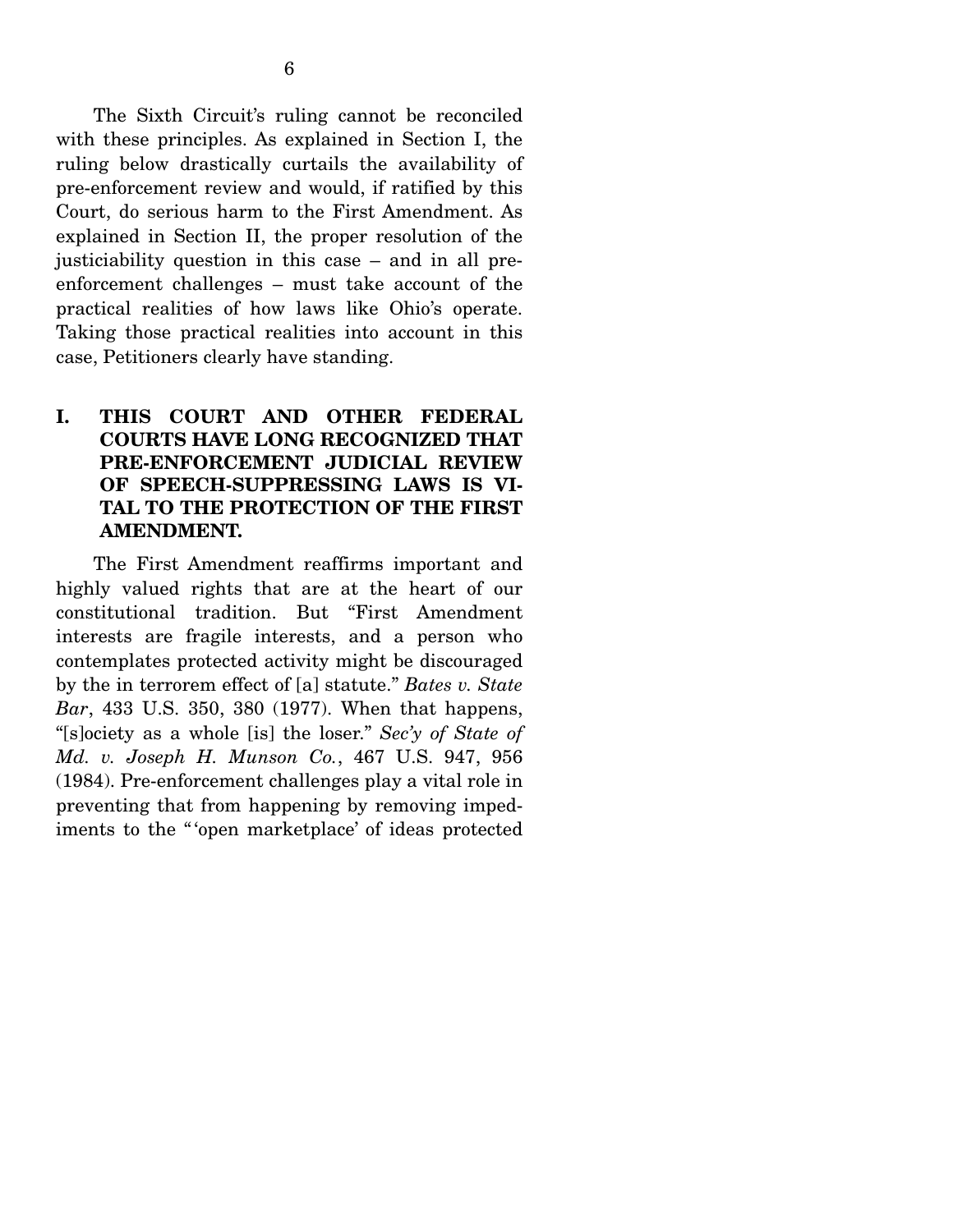by the First Amendment." *Citizens United*, 558 U.S. at 354 (citation omitted).

 Threats to First Amendment freedoms necessitating pre-enforcement review arise not just in the highstakes world of federal elections like in *Citizens United*, but in local politics and in the more mundane goings-on of everyday life. The decision below – which demands certainty of prosecution or a past finding of violation, plus an admission of intent to violate a criminal statute before allowing a pre-enforcement challenge – all but shuts down this crucial avenue of relief across a significant portion of this country. If not corrected, the Sixth Circuit's error will profoundly limit the free-speech rights of ordinary Americans.

 Examples of the sort of speakers who will be unable to seek meaningful pre-enforcement protection for their First Amendment rights abound in the Federal Reports, but a handful of examples will suffice to illustrate the problem:

 1. Julie Towbin was 17 when she was invited to attend a local political event organized by the Palm Beach County Democratic Executive Committee. *Towbin v. Antonacci*, 885 F. Supp. 2d 1274, 1277 (S.D. Fla. 2012). Ms. Towbin was a former Page in the U.S. House of Representatives and had a "keen and abiding interest in politics." *Id.* She wanted to attend the event but was concerned that her purchase of its \$150 ticket would run afoul of a provision of Florida law that prohibited, with limited exceptions, "political contributions by minors of more than \$100 to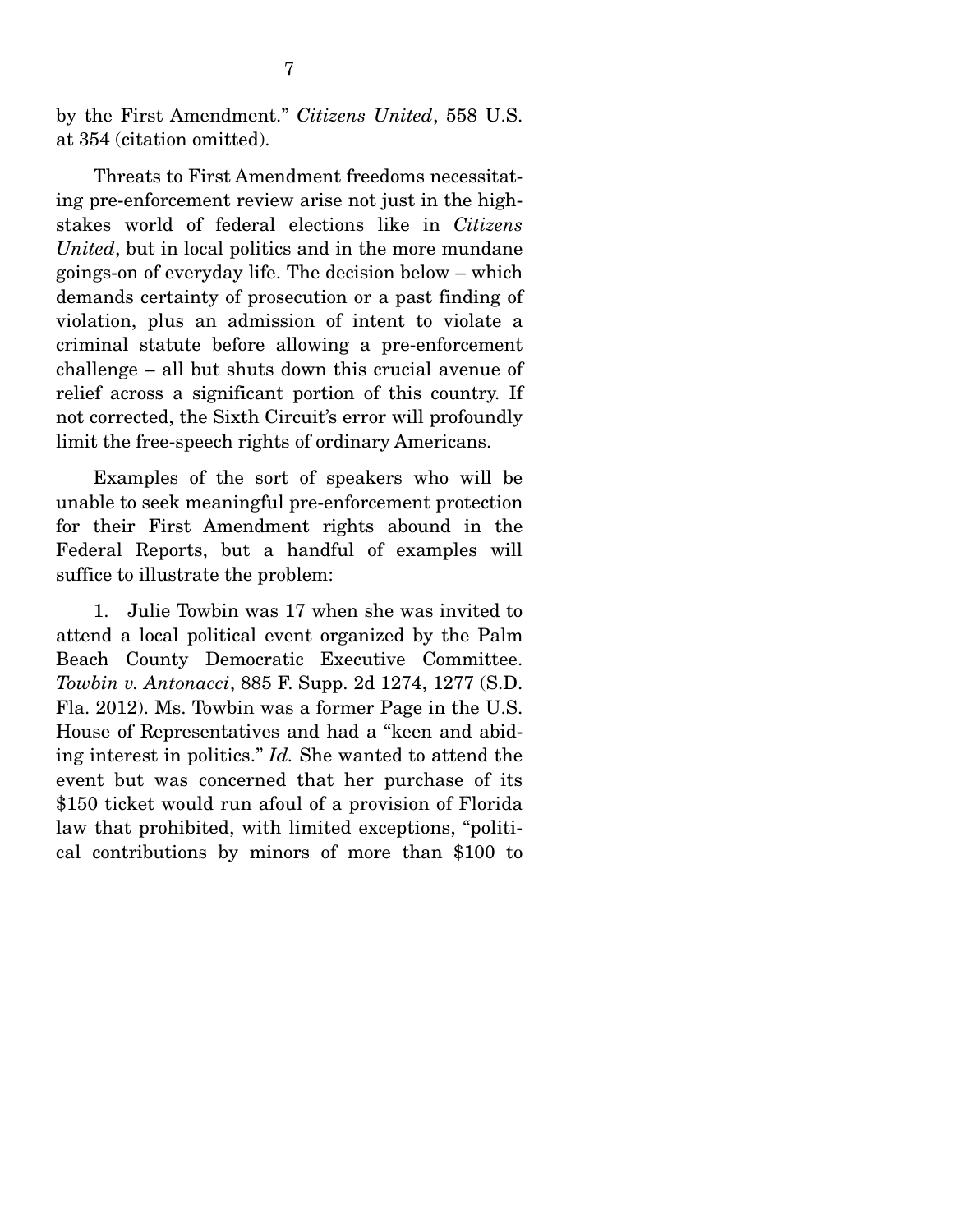individual candidates or political organizations." *Id.*  A single unlawful contribution is a first-degree misdemeanor; a second is punishable as a third-degree felony. *Id.* (citing Fla. Stat.  $\S 106.08(7)(a)-(b)$ ). When Ms. Towbin reached out to the Florida Elections Commission and State Attorney to ask whether the law applied, they declined to issue an "advisory opinion," and the State's Attorney General noted only that the "statute 'remains applicable'" and carries criminal penalties. *Id.* (citation omitted). Ms. Towbin ultimately did not go to the event, but "steadfastly [held] on to a 'definite, and serious, desire and intention to contribute in excess of \$100 to a political committee and/or candidates of her choice'" if "not for the criminal penalties she [would] face[ ]." *Id.* (citation omitted). Rather than allow the statute to squelch her budding interest in political participation, she mounted a pre-enforcement challenge. *Id.* at 1281-83. Fortunately for her, the district court enjoined the unconstitutional statute, vindicating Ms. Towbin's rights and freeing her to engage in the political process. *Id.* at 1290-92. But that would not have happened in the Sixth Circuit. In Kentucky, Michigan, Ohio, and Tennessee, such a claim would have been dismissed as too speculative, absent more proof that the state would in fact enforce the statute against Ms. Towbin.

 2. Steve Cooksey is a North Carolina resident living with Type II diabetes. *Cooksey v. Futrell*, 721 F.3d 226, 229-30 (4th Cir. 2013). He has been able to control his diabetes and lose 78 pounds by maintaining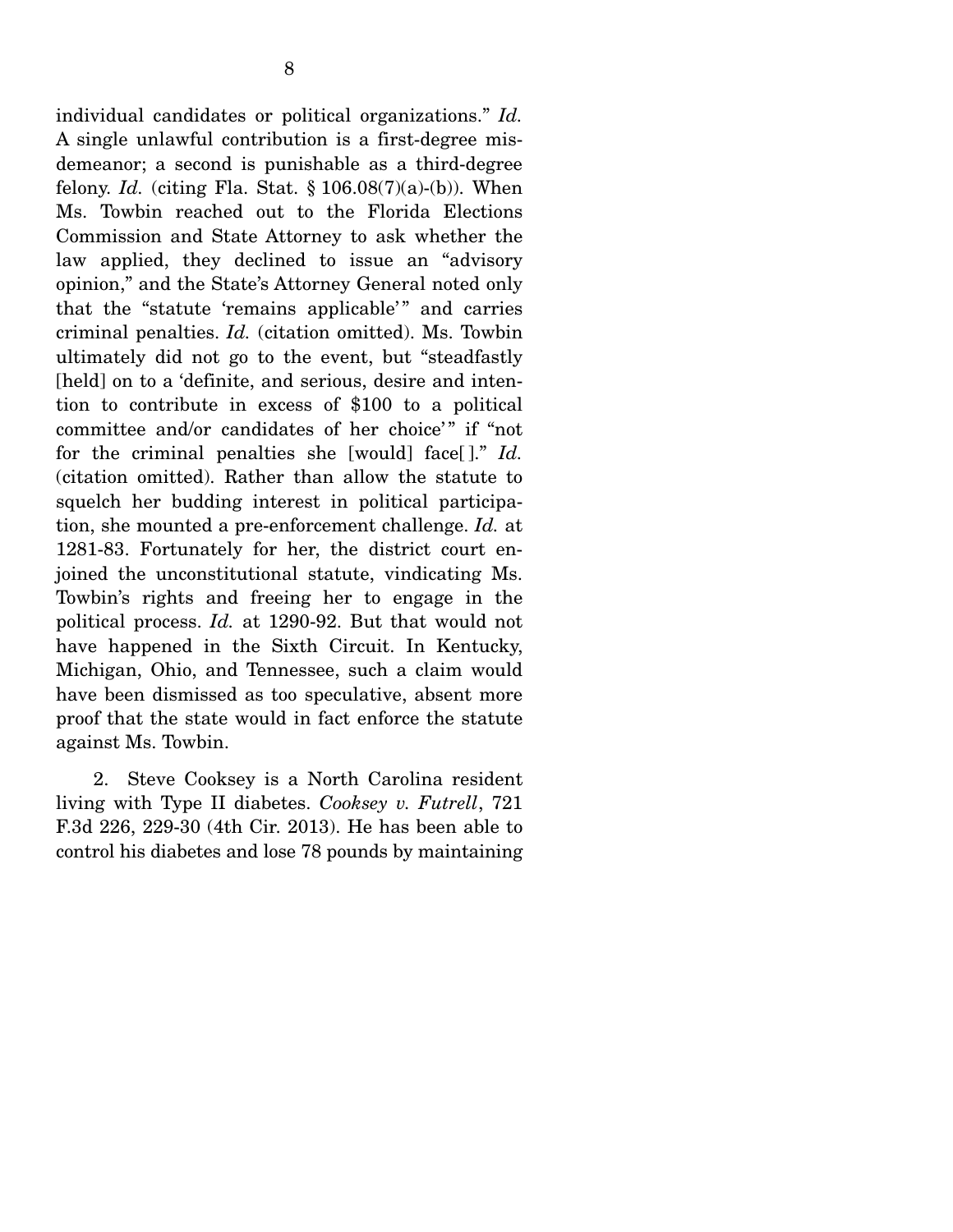a diet low in carbohydrates but high in fat. *Id.* at 230. Inspired by his lifestyle change and wishing to help others with similar problems, Mr. Cooksey started a website called "Diabetes Warrior" to talk about his weight loss and diet, distribute meal plans, provide advice to readers, and advertise his fee-based diabetes-support and life-coaching services. *Id.* His website stated that he was not a licensed medical professional and did not have any formal credentials. *Id.*

 In January 2012, shortly after attending a nutritional seminar in which he expressed disagreement with dietary advice given by the director of diabetic services from a nearby hospital, Mr. Cooksey received a call from the Executive Director of the State Board of Dietetics/Nutrition, informing him that he and his website were "under investigation," and that the State Board had the statutory authority to seek an injunction to prevent the unlicensed practice of dietetics. *Id.* at 230-31. Mr. Cooksey was told he should shut down his life-coaching services. *Id.* at 231. He then received a 19-page red-pen review of his website, indicating on a line-by-line basis what the State Board described as "areas of concern," but which in reality were explicit instructions regarding what he could and could not say. *Id.* at 231-32.

 Worried that the Board would take legal action against him, Mr. Cooksey brought a pre-enforcement First Amendment challenge and was eventually allowed his day in court, but only after the Fourth Circuit reversed a district court that made many of the same errors as the Sixth Circuit here. *Id.* at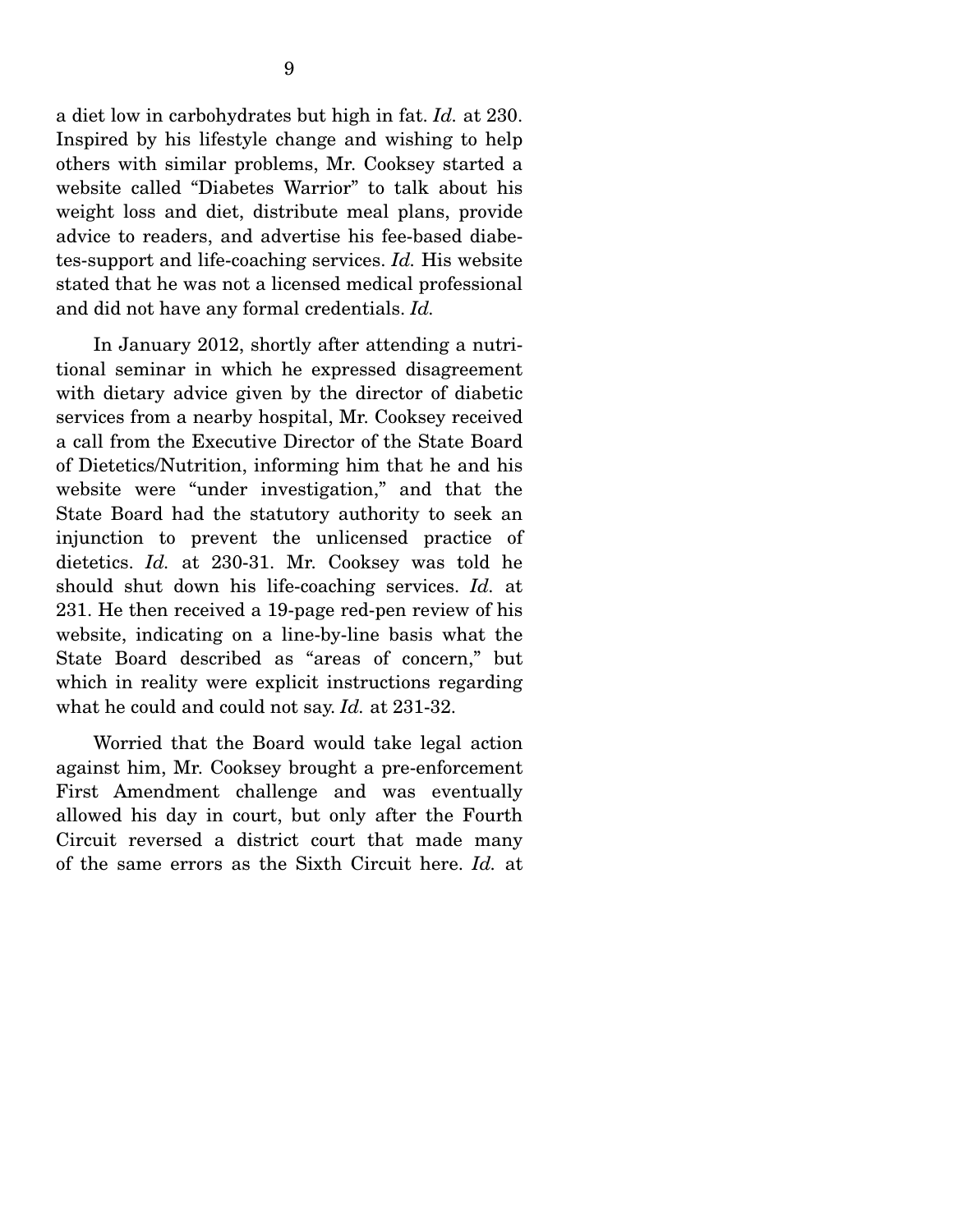234-41.<sup>2</sup> Mr. Cooksey would not have been so fortunate had he resided in Ohio instead of North Carolina. By the Sixth Circuit's reasoning, the State Board's communications pointing out "areas of concern" did not *conclusively* establish that Mr. Cooksey violated the law, or even make an official finding that there was "probable cause" to believe the law was violated. And Mr. Cooksey had not alleged that he intended to engage in speech that definitely violated the law, only that he intended to engage in speech that arguably came within the statute's reach. *Id.* at 238. Thus, under the Sixth Circuit's unduly narrow conception of pre-enforcement review, the North Carolina Board's startling act of censorship would have been entirely unreviewable.

 3. James Wilson was arrested in El Reno, Oklahoma, after distributing anonymous handbills opposing the election of a candidate for state senate. *Wilson v. Stocker*, 819 F.2d 943, 945, 947 (10th Cir. 1987). Under then-existing Oklahoma law, the handbills were arguably illegal because they did not contain Mr. Wilson's name and address. *Id.* at 947-48 (citing Okla. Stat. tit. 26, § 15-111 (Supp. 1985)). The prosecutor never pursued the charges, but Wilson wished to continue the same conduct that precipitated his prior arrest, and he quite reasonably feared that he might be rearrested. *Id.* at 946. The Tenth Circuit gave Wilson relief, but he would not have had

<sup>2</sup> Mr. Cooksey is represented by *amicus* Institute for Justice.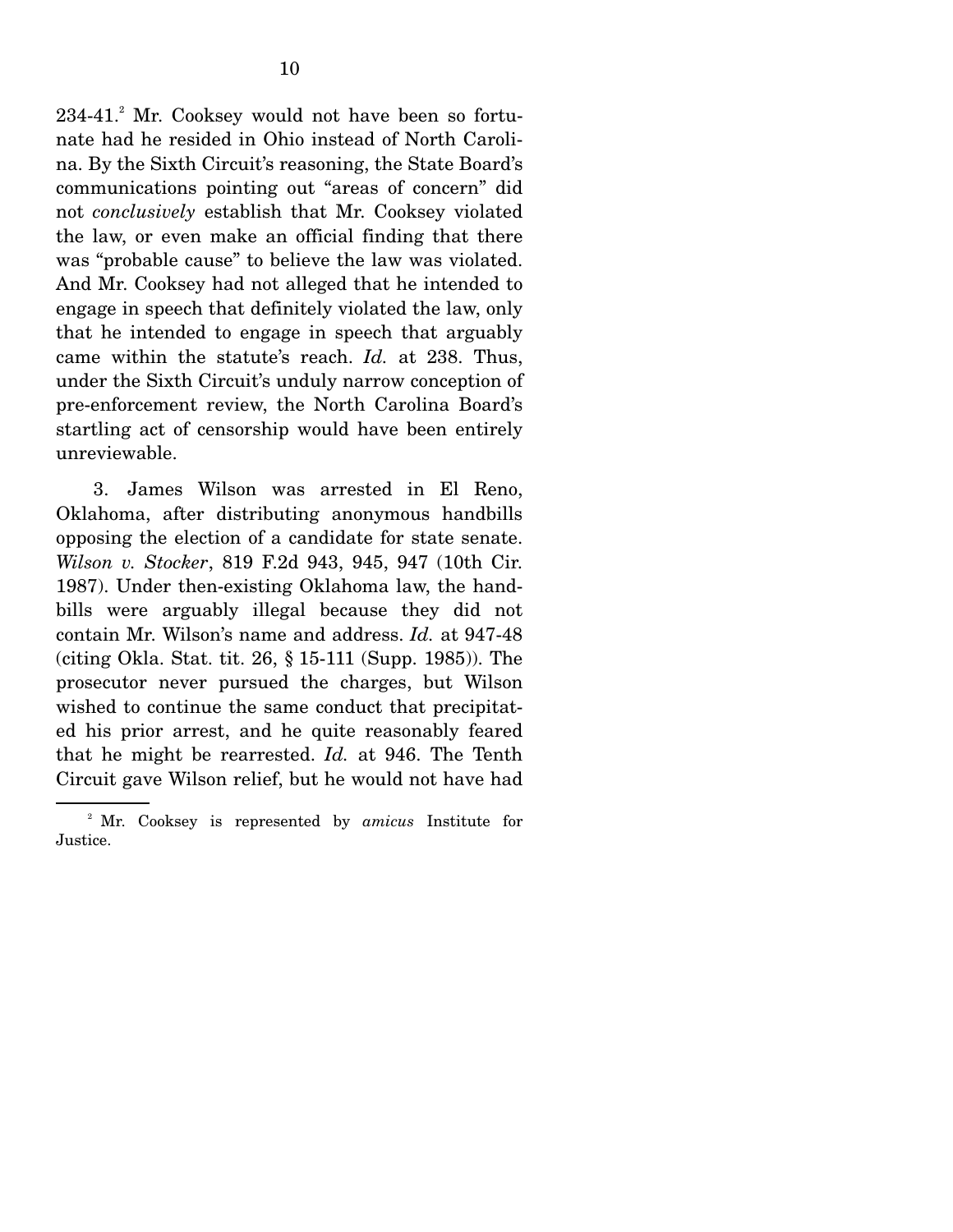his day in court in the Sixth Circuit. Under Sixth Circuit doctrine, Wilson's prior arrest for the same conduct would not indicate a credible threat of prosecution in the future. After all, an arrest only establishes that the state has found *probable cause* that the law has been violated, exactly what the Commission panel found as to SBA List below.

 If they had been in any of the four states of the Sixth Circuit, Ms. Towbin, Mr. Cooksey, and Mr. Wilson would have had to risk significant civil or criminal consequences to vindicate their constitutional rights. Without the possibility of pre-enforcement review, they likely would have remained silent, and the laws in question would have remained unchallenged, continuing to erode their and others' First Amendment freedoms unless someone with the extraordinary gumption (and means) to risk civil or criminal penalties came along.

 That result cannot be reconciled with this Court's precedents. Although the Sixth Circuit persistently demands certainty of prosecution, this Court's repeated holdings demonstrate that all that is required is a credible threat – a threat that is presumed from the very existence of a non-moribund statute that arguably proscribes the plaintiff 's speech. *See, e.g., Epperson v. Arkansas*, 393 U.S. 97, 101-02 (1968) (holding that pre-enforcement challenges are proper even without a particularized threat of enforcement, and even if the statute has not been recently enforced); *Doe v. Bolton*, 410 U.S. 179, 188 (1973) (holding that when statute was "recent and not moribund,"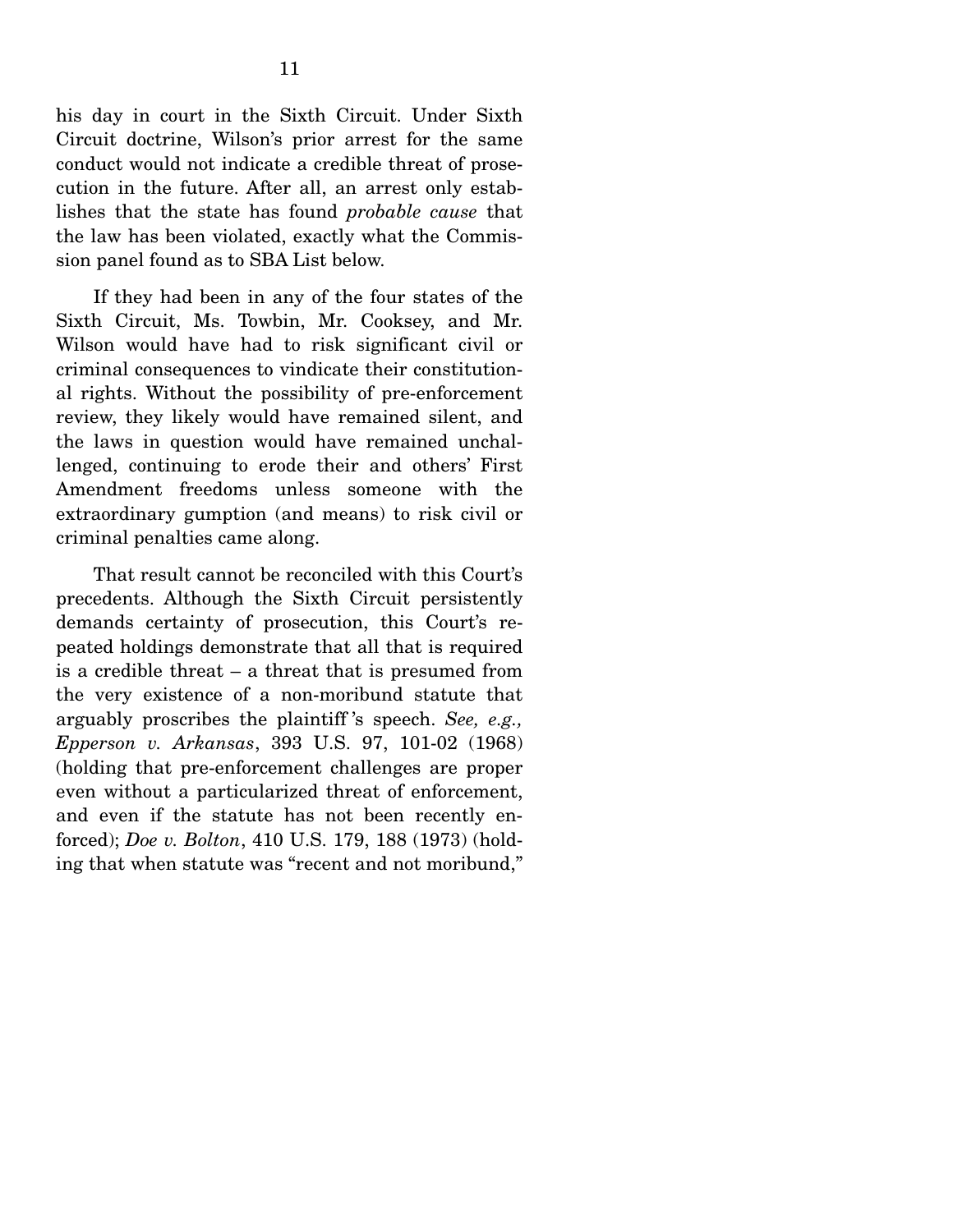plaintiffs "should not be required to await and undergo a criminal prosecution as the sole means of seeking relief "); *Babbitt v. United Farm Workers Nat'l Union*, 442 U.S. 289, 302 (1979) (permitting facial challenge though the pertinent provision of the act had "not yet been applied and may never [have] be[en] applied" when the State had not "disavowed any intention" of enforcing it); *Virginia v. Am. Booksellers Ass'n*, 484 U.S. 383, 393 (1988) (permitting challenge where state had "not suggested that the newly enacted law will not be enforced" and Court saw "no reason to assume otherwise"). This Court's holdings demonstrate that in such circumstances "the threat is latent in the existence of the statute." *Majors v. Abell*, 317 F.3d 719, 721 (7th Cir. 2003).

 The Sixth Circuit's approach also starkly conflicts with the approach taken by its sister circuits, which presume a credible threat of prosecution absent strong evidence that the statute will not be enforced. *See, e.g., St. Paul Area Chamber of Commerce v. Gaertner*, 439 F.3d 481, 484-86 (8th Cir. 2006); *Vt. Right to Life Comm., Inc. v. Sorrell*, 221 F.3d 376, 383 (2d Cir. 2000); *N.C. Right to Life, Inc. v. Bartlett*, 168 F.3d 705, 710 (4th Cir. 1999); *Commodity Trend Serv., Inc. v. CFTC*, 149 F.3d 679, 687 (7th Cir. 1998); *N.H. Right to Life Political Action Comm. v. Gardner*, 99 F.3d 8, 15-17 (1st Cir. 1996). And unlike other circuits, the Sixth Circuit requires First Amendment plaintiffs to tarnish their own reputation by admitting they intend to engage in illegal conduct in order to get into court, Pet.App.15a, whereas other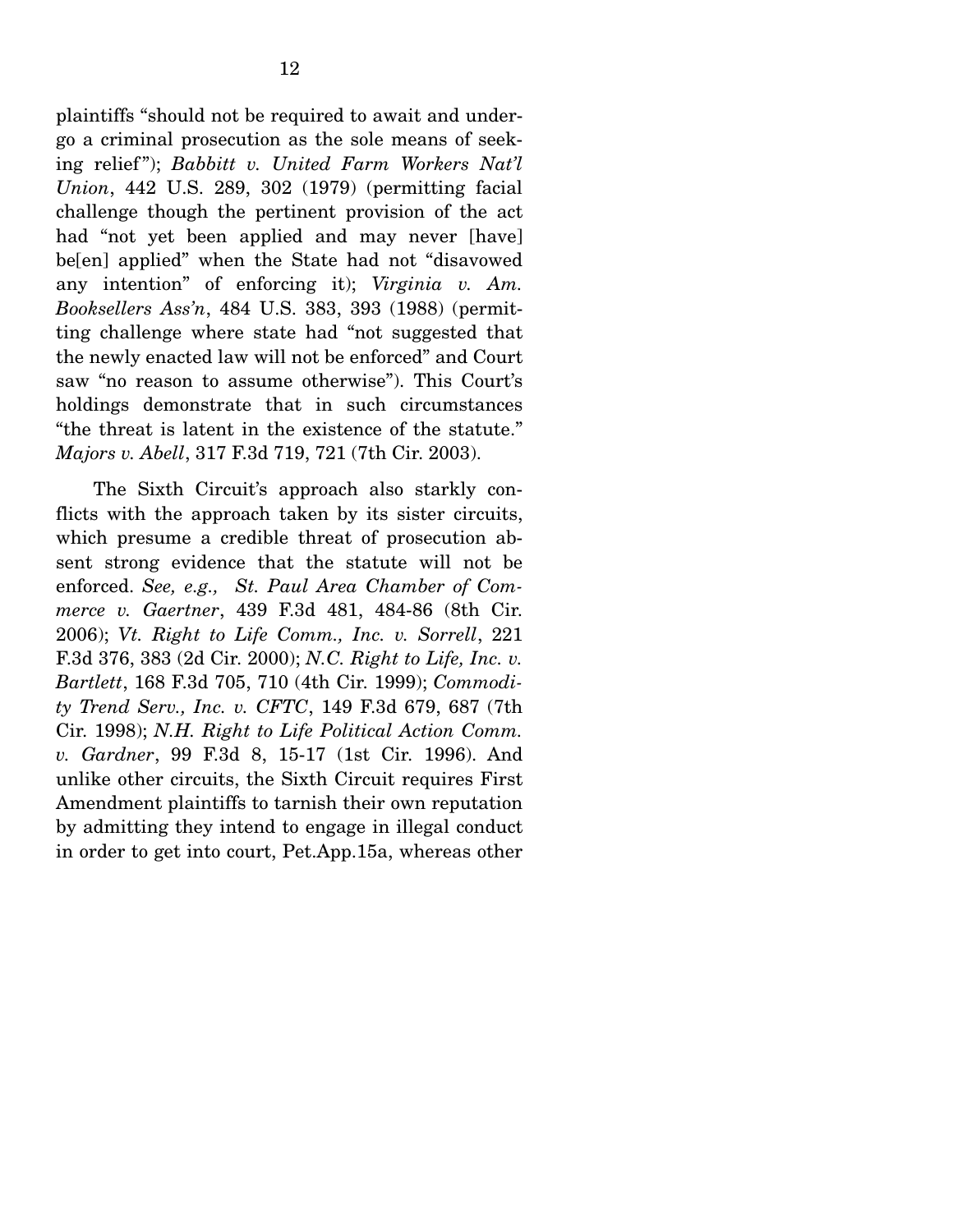circuits recognize that such a requirement would itself chill speech and therefore only require plaintiffs to demonstrate they intend to engage in conduct that *arguably* comes within the law's reach. *E.g., 281 Care Comm. v. Arneson*, 638 F.3d 621, 627 (8th Cir. 2011), *cert. denied*, 133 S. Ct. 61 (2013); *Cal. Pro-Life Council, Inc. v. Getman*, 328 F.3d 1088, 1095 (9th Cir. 2003); *Majors*, 317 F.3d at 721; *N.H. Right to Life Political Action Comm.*, 99 F.3d at 14.

 If this Court were to ratify the Sixth Circuit's ruling, it would not only be turning its back on decades of precedent, it would seriously endanger the rights of speakers throughout the country. Accordingly, because the Sixth Circuit's ruling cannot be reconciled either with this Court's precedents or the vast weight of authority from other circuits, it should be reversed.

## **II. THIS COURT SHOULD CLARIFY THAT DETERMINING THE EXISTENCE OF HARM ARISING FROM A CREDIBLE THREAT OF PROSECUTION IS A PRAC-TICAL, NOT FORMALISTIC, INQUIRY.**

 As demonstrated above, the Sixth Circuit's ruling cannot be squared with this Court's precedent and should be reversed. But to prevent such rulings from happening in the future, this Court should clarify that the standing inquiry in pre-enforcement challenges is a practical, not formalistic, inquiry. That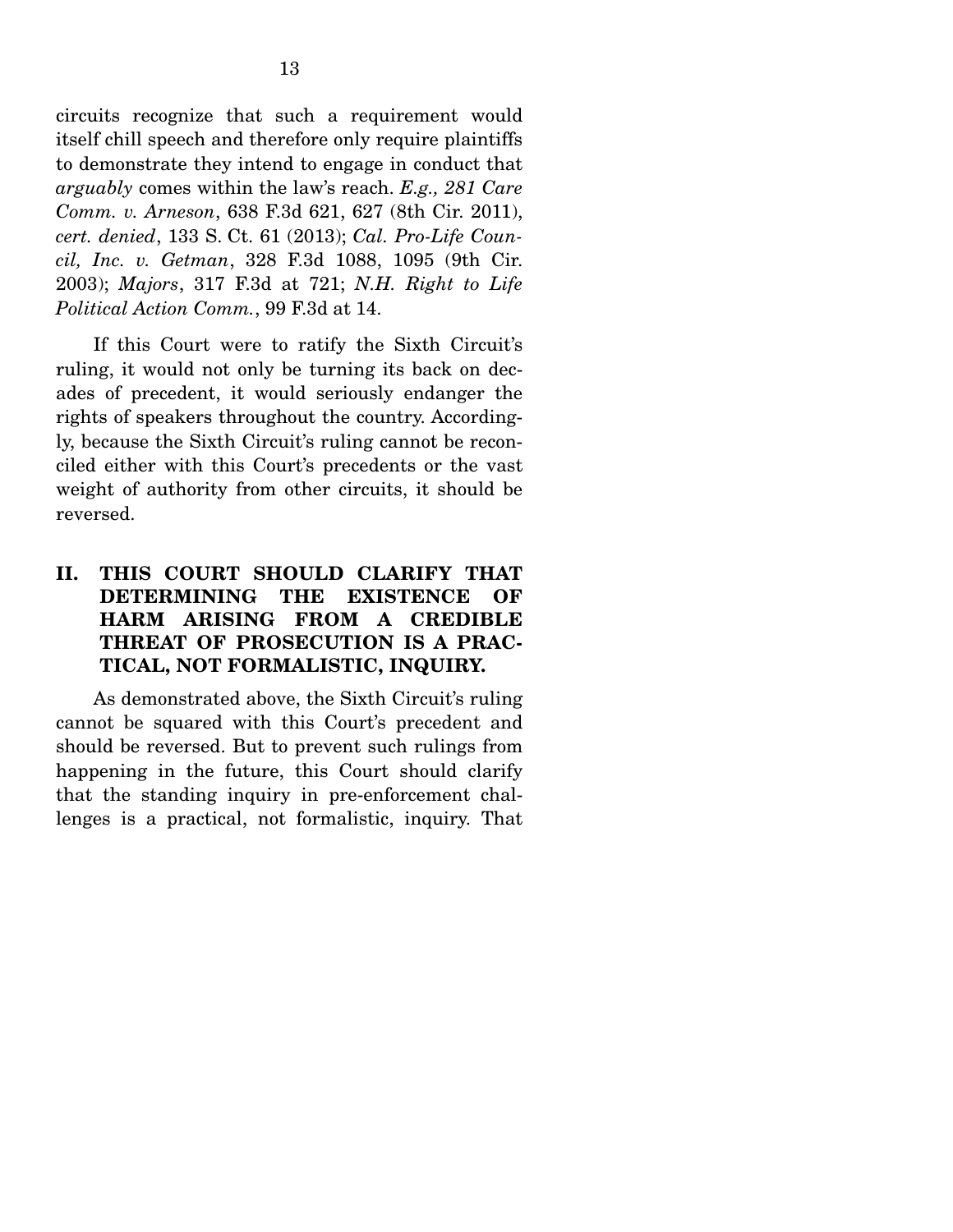inquiry must take account of the way that laws like Ohio's operate in the real world.

 Ohio's law places enormous power in the hands of unelected, unaccountable complainants to initiate costly and time-consuming proceedings against political speakers. Under the challenged Ohio statute, upon receipt of a complaint by "any person" alleging a violation of the false-speech laws, the Commission *must* initiate proceedings. Ohio Rev. Code Ann. § 3517.153(A). And if the complaint is filed shortly before an election, a Commission panel *must* convene an expedited hearing to determine whether there is probable cause for the full Commission to hear the case and determine whether there has been a violation. *Id.* §§ 3517.154(A)(1), 3517.156(A)-(B). Absent all parties' agreement, the respondent has no right to argue, testify, or submit evidence to the panel to contest the charges. Ohio Admin. Code 3517-  $1-10(D)(1)$ . If probable cause is found, full Commission proceedings begin. Ohio Rev. Code Ann. §§ 3517.155(A)(1), 3517.156(A). In that event, the Commission conducts a full administrative trial, including discovery, Ohio Admin. Code 3517-1-09, direct and cross examination of witnesses, *id.* 3517-1-  $11(B)(2)(d)$ , and questioning by members of the Commission, *id.*

 Although the court below recognized that Ohio's statute expressly allows "any person" to initiate a Commission proceeding, the court dismissed this concern, asking rhetorically, "[w]ho is likely to bring a complaint to set the wheels of the Commission in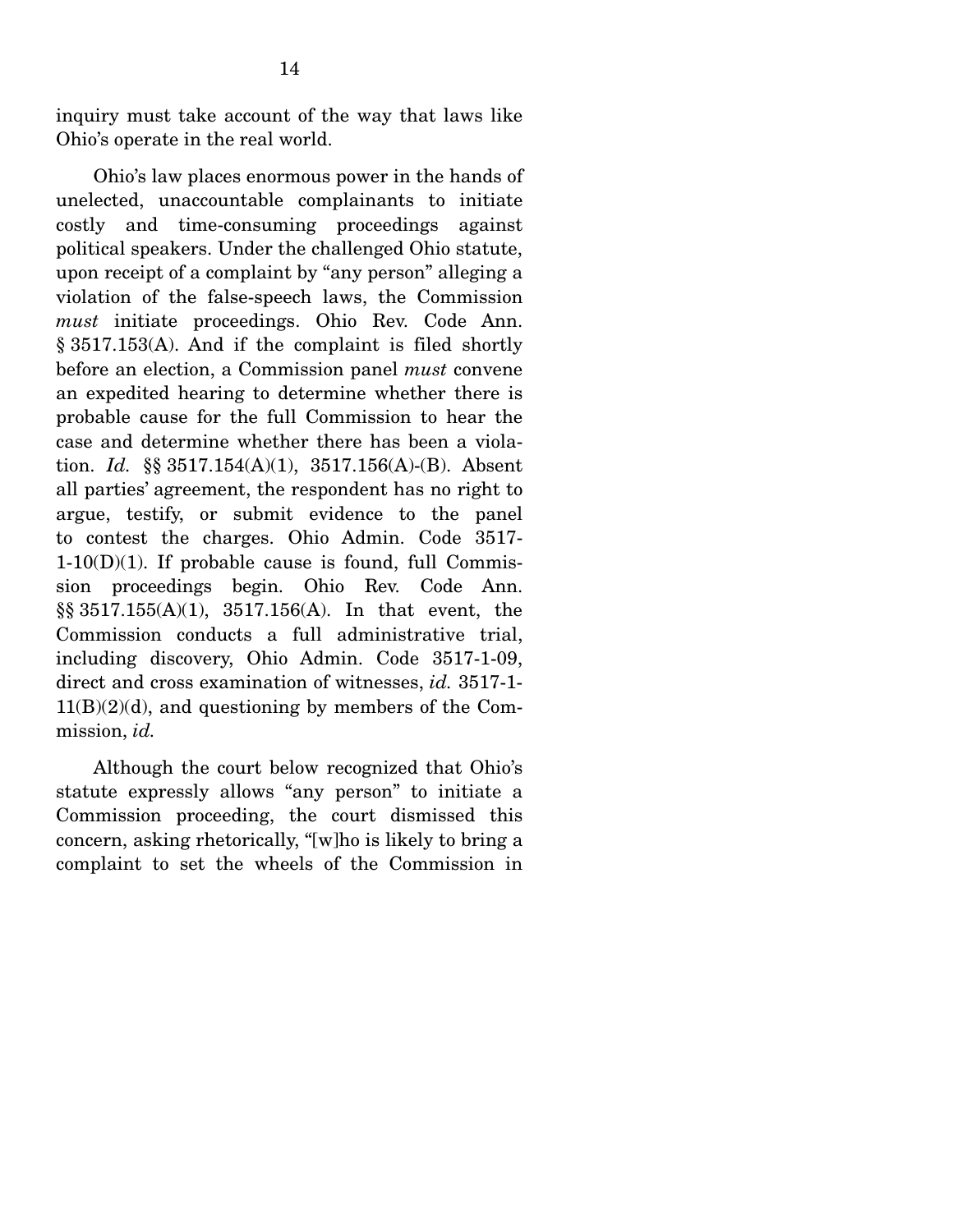motion?" Pet.App.4a, 12a. *Amici* respectfully submit, as did Petitioners below, *see id.*, that the answer is obvious: *a political opponent*.

 Indeed, experience suggests that complaintdriven statutes like Ohio's are frequently used as strategic weapons to silence political speech in the final hours of political campaigns – when it is most valuable – precisely because they are so easy to invoke. For example, *amicus* Institute for Justice recently litigated in the Eleventh Circuit a challenge to certain Florida's campaign-finance laws that permit citizens to file a sworn complaint with the Florida Elections Commission alleging a violation. In that case, the investigations manager for the Commission and the Commission's Rule 30(b)(6) designee admitted under oath that approximately *98%* of the complaints it receives are "politically motivated," and that "many times" complaints are filed by individuals seeking to "punish their political opponent" or to "harass that person or otherwise divert their attention from their campaign." Dep. Tr. of David Flagg at 16:16-25, 18:1-2, 19:6-15, *Worley v. Roberts*, 749 F. Supp. 2d 1321 (N.D. Fla. 2010) (No. 4:10-cv-00423), ECF No. 40-26.

 And Florida law is not an isolated problem. In another case litigated by the Institute for Justice, *Sampson v. Buescher*, 625 F.3d 1247, 1253 (10th Cir. 2010), which involved a particularly oppressive use of a complaint-driven private-enforcement provision in Colorado's campaign laws, *two* of the Colorado Secretary of State's experts admitted under oath that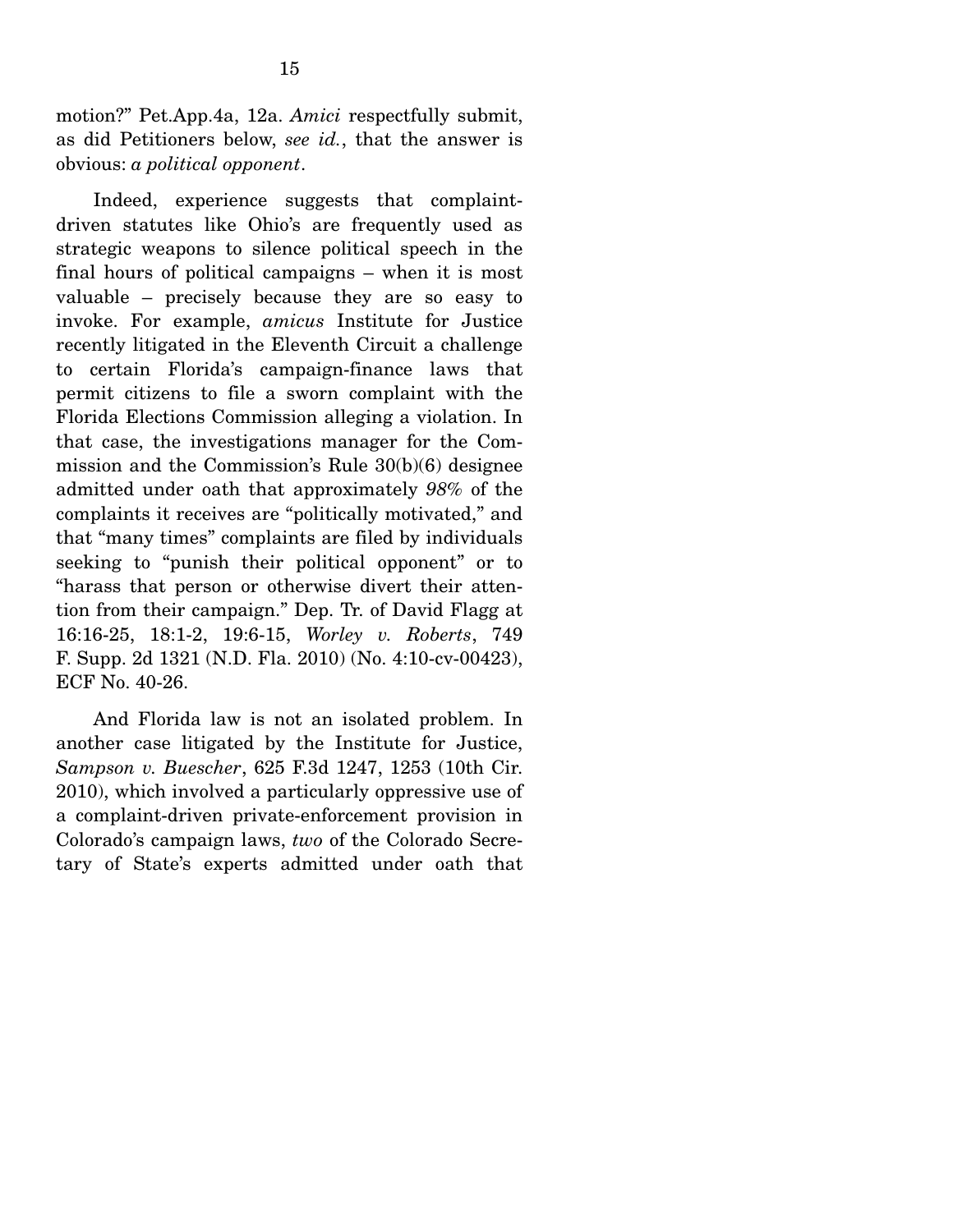private-enforcement provisions are often used to silence speech or to gain political advantage. One, a Colorado political pollster and strategist, testified that political opponents use the private-enforcement provision as a strategic tool during campaigns. Dep. Tr. of Floyd Ciruli at 37:19-39:1, *Sampson v. Coffman*, No. 1:06-cv-01858, 2008 WL 4305921 (D. Colo. 2008), ECF No. 30-40. The other, a lawyer who worked for the California Secretary of State and was general counsel to the California Fair Political Practices Commission, testified that most of the private complaints filed under California's private-enforcement provision were either baseless or brought for publicity purposes in order to give one competitor in an election an advantage. Dep. Tr. of Robert Stern at 27:21- 28:9, 36:4-37:11, *Sampson v. Coffman*, No. 1:06-cv-01858, 2008 WL 4305921 (D. Colo. 2008), ECF No. 30- 41. Consistent with these experiences, the district court in *Sampson* concluded that "[t]here can be no doubt that [complainants] used the private enforcement provisions to attempt to silence the plaintiffs by the filing of the complaint." *Sampson v. Coffman*, No. 06-cv-01858-RPM, 2008 WL 4305921, at \*20 (D. Colo. Sept. 18, 2008), *aff 'd in part, rev'd in part sub nom. Sampson v. Buescher*, 625 F.3d 1247 (10th Cir. 2010).

 These examples illustrate that, in the real world, the risk of being dragged through the burdensome process of responding to investigations initiated by one's political adversaries is a formidable deterrent to political speech. Wholly aside from the indignity,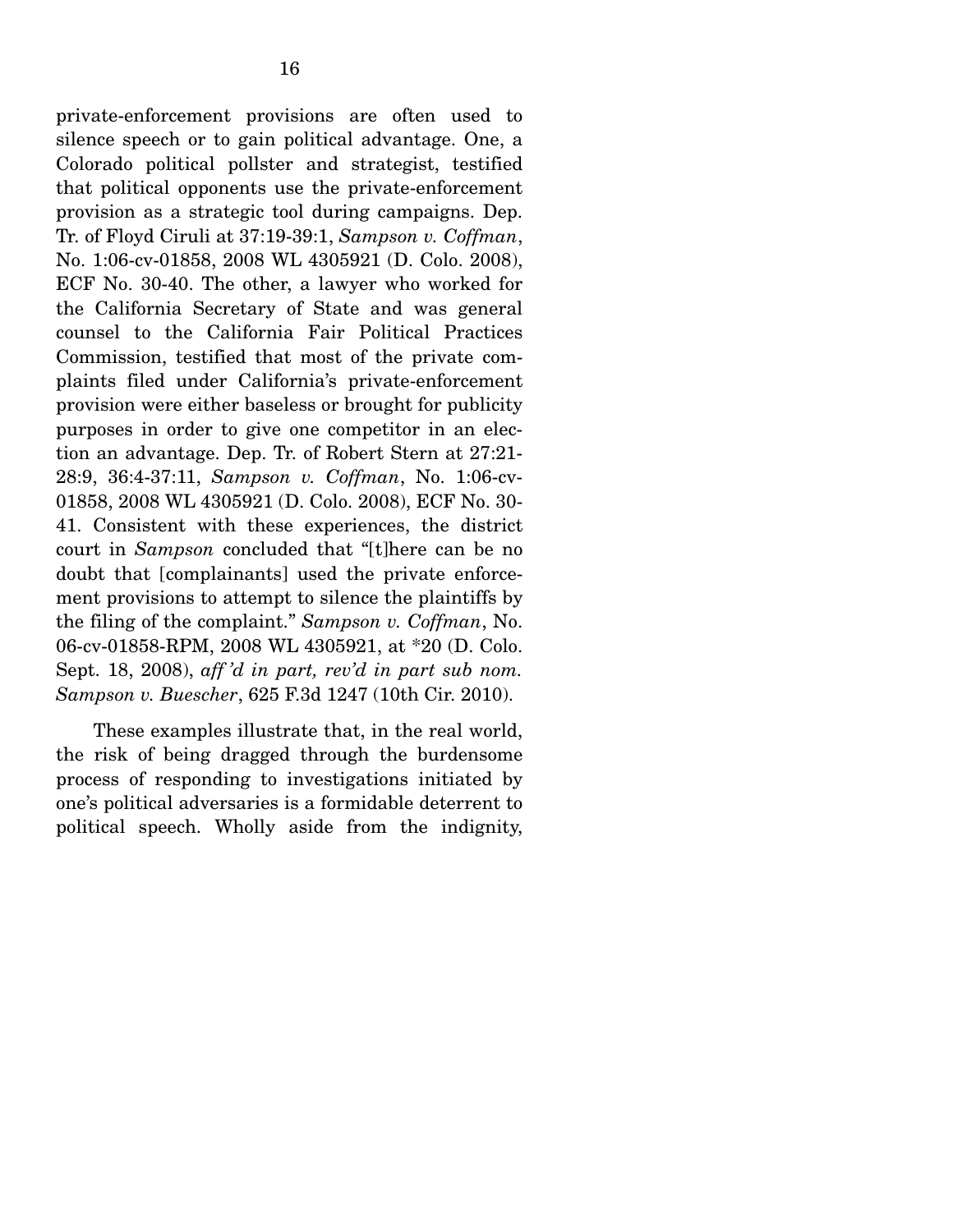expense, and potential consequences, the process will inevitably distract the speaker's attention and resources away from getting out his message. This is especially so when expedited proceedings are initiated on the eve of an election.

 This Court's precedents do not require courts to turn a blind eye to the destructive realities imposed by enforcement processes themselves. To the contrary, this Court long ago recognized that these harms are not eliminated by "the improbability of successful prosecution." *Dombrowski v. Pfister*, 380 U.S. 479, 487 (1965). "The chilling effect upon the exercise of First Amendment rights may derive *from the fact of the prosecution, unaffected by the prospects of its success or failure*." *Id.* (emphasis added); *cf. Citizens United*, 558 U.S. at 335 (looking to practical concerns to determine whether regulatory scheme acted as a prior restraint).

 Unlike the Sixth Circuit here, other courts recognize the importance of the practical concerns raised by complaint-driven enforcement mechanisms when evaluating justiciability. In *Chamber of Commerce v. FEC*, for example, the D.C. Circuit addressed a First Amendment pre-enforcement challenge to an FEC rule that seemed to restrict certain political communications to the plaintiff organizations' members. 69 F.3d 600, 601 (D.C. Cir. 1995). There was no imminent threat of enforcement proceedings because the FEC was publicly deadlocked on whether and how to enforce the rule, and a majority vote of the commission was necessary to institute enforcement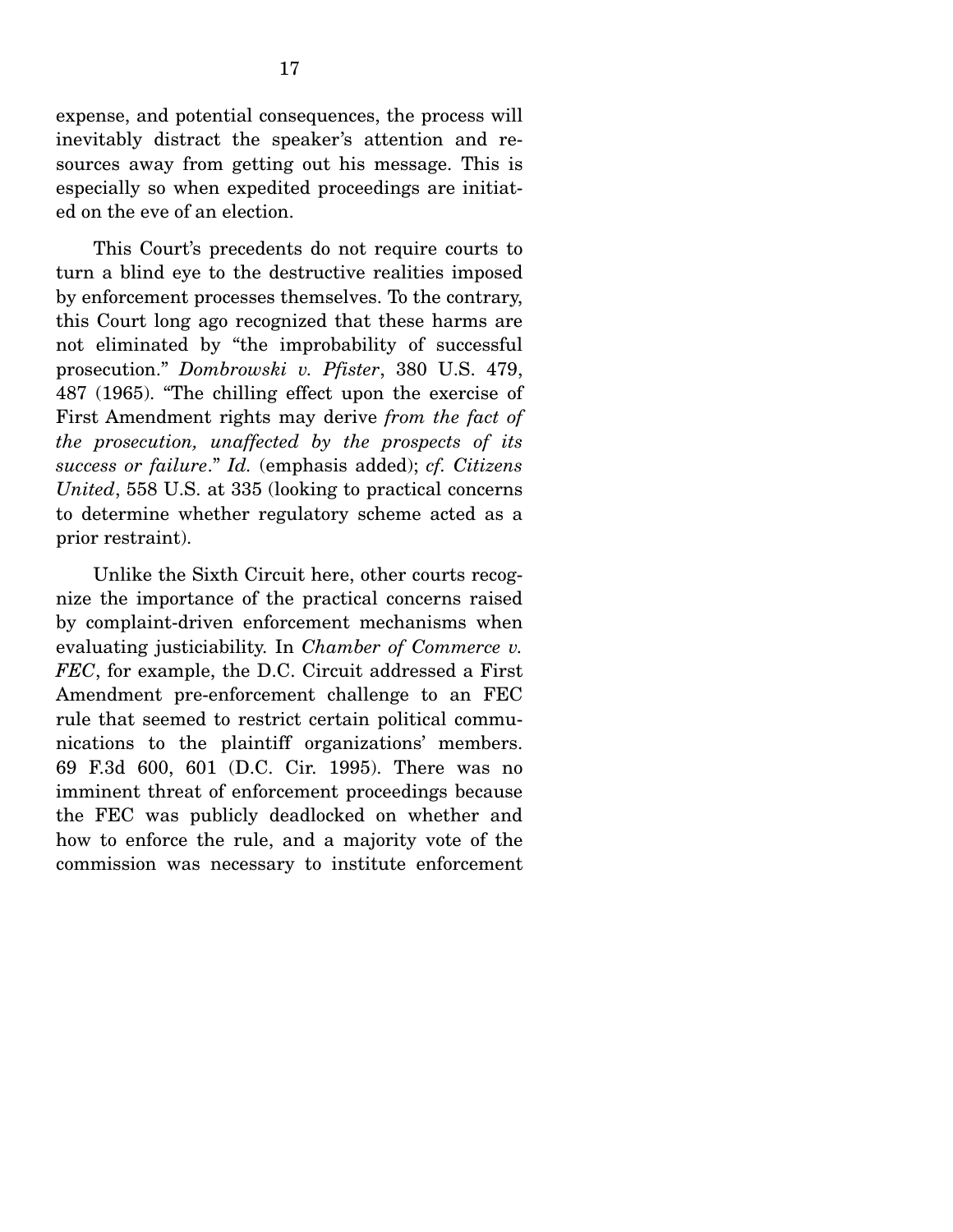proceedings. *Id.* at 603. Nonetheless, the court found standing, because the unusual nature of the enabling statute permitted a "political competitor" to "challenge the FEC's decision *not* to enforce" and therefore subject the speaker to litigation "even without a Commission enforcement decision." *Id.*

 The First Circuit addressed a similar issue in *Mangual v. Rotger-Sabat*, 317 F.3d 45 (1st Cir. 2003). That case involved a criminal libel statute that, because of the operation of Puerto Rico law, permitted individuals to file a complaint with the police or pro se to initiate a criminal libel action; it was only after a probable-cause hearing that the prosecutors would become involved. *Id.* at 58-59. The court correctly recognized that standing would exist even if the prosecutors had "disavow[ed] any intention to prosecute" because they exercised no control over whether proceedings would be initiated. *Id.* at 59. It held that "[t]he plaintiff 's credible fear of being haled into court on a criminal charge is enough for the purposes of standing, even if it were not likely that [he] would be convicted." *Id.*

 Had the Sixth Circuit taken a more practical view of Ohio's false-political-speech law, as this Court and other circuit courts have done, it would have recognized that there was a credible threat of prosecution inherent in the design of Ohio's law. The court's failure to take these practical realities into account was error and must not be allowed to stand.

--------------------------------- ---------------------------------